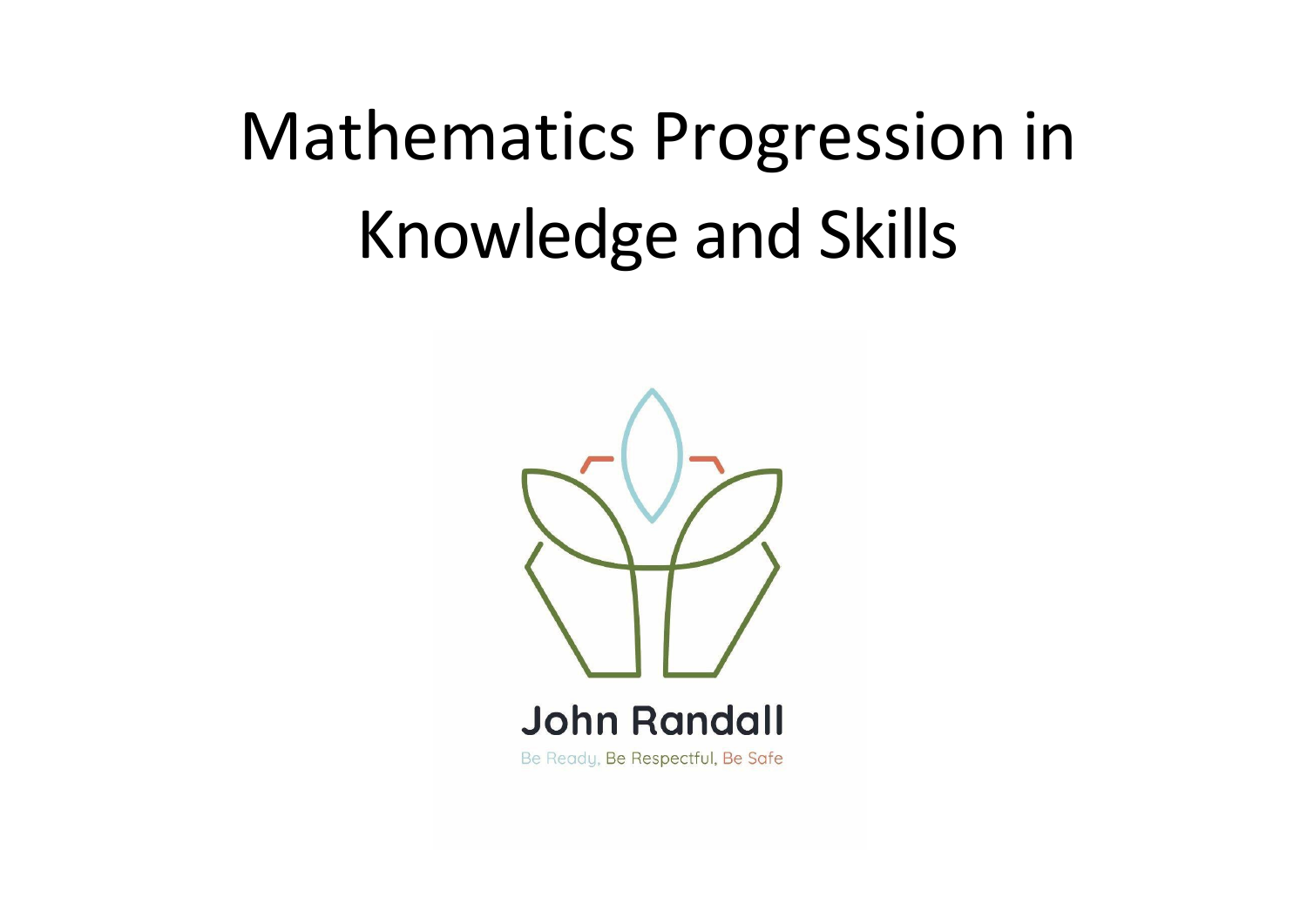| Number and Place Value<br>. and Skills<br>aladaa and i<br>Progression<br>: Knowledge<br>$. \nabla$<br>. |
|---------------------------------------------------------------------------------------------------------|
| . .                                                                                                     |
|                                                                                                         |

|                                                                                                                                                     | <b>COUNTING</b>                                                                                           |                                                                                                 |                                                   |                                                                      |                                                                                                                                                     |                                                                             |  |  |
|-----------------------------------------------------------------------------------------------------------------------------------------------------|-----------------------------------------------------------------------------------------------------------|-------------------------------------------------------------------------------------------------|---------------------------------------------------|----------------------------------------------------------------------|-----------------------------------------------------------------------------------------------------------------------------------------------------|-----------------------------------------------------------------------------|--|--|
| <b>EYFS</b>                                                                                                                                         | Year 1                                                                                                    | Year 2                                                                                          | Year 3                                            | Year 4                                                               | Year 5                                                                                                                                              | Year <sub>6</sub>                                                           |  |  |
| Recite numbers past 5.<br>Say one number name<br>for each item in order:<br>1, 2, 3, 4, 5.                                                          | count to and across 100,<br>forwards and backwards,<br>beginning with 0 or 1, or<br>from any given number |                                                                                                 |                                                   | count backwards through<br>zero to include negative<br>numbers       | interpret negative<br>numbers in context, count<br>forwards and backwards<br>with positive and negative<br>whole numbers, including<br>through zero | use negative numbers in<br>context, and calculate<br>intervals across zero  |  |  |
| Use number names as<br>a repeated pattern<br>and know how to<br>begin counting at<br>different starting<br>points                                   | count, read and write<br>numbers to 100 in<br>numerals; count in multiples<br>of twos, fives and tens     | count in steps of 2, 3, and 5<br>from 0, and in tens from any<br>number, forward or<br>backward | count from 0 in multiples of<br>4, 8, 50 and 100; | count in multiples of 6, 7, 9,<br>25 and 1000                        | count forwards or<br>backwards in steps of<br>powers of 10 for any given<br>number up to 1000000                                                    |                                                                             |  |  |
| Know that the last<br>number reached when<br>counting a small set of<br>objects tells you how<br>many there are in total<br>('cardinal principle'). |                                                                                                           |                                                                                                 |                                                   |                                                                      |                                                                                                                                                     |                                                                             |  |  |
| Count objects, actions<br>and sounds.                                                                                                               |                                                                                                           |                                                                                                 |                                                   |                                                                      |                                                                                                                                                     |                                                                             |  |  |
| Count beyond ten.                                                                                                                                   |                                                                                                           |                                                                                                 |                                                   |                                                                      |                                                                                                                                                     |                                                                             |  |  |
| Verbally count beyond<br>20, recognising the<br>pattern of the<br>counting system.                                                                  |                                                                                                           |                                                                                                 |                                                   |                                                                      |                                                                                                                                                     |                                                                             |  |  |
| One more or one less                                                                                                                                | given a number, identify one                                                                              |                                                                                                 | find 10 or 100 more or less                       | find 1000 more or less than                                          |                                                                                                                                                     |                                                                             |  |  |
| to 20                                                                                                                                               | more and one less                                                                                         |                                                                                                 | than a given number                               | a given number                                                       |                                                                                                                                                     |                                                                             |  |  |
|                                                                                                                                                     |                                                                                                           |                                                                                                 |                                                   |                                                                      |                                                                                                                                                     |                                                                             |  |  |
|                                                                                                                                                     |                                                                                                           |                                                                                                 | <b>COMPARING NUMBERS</b>                          |                                                                      |                                                                                                                                                     |                                                                             |  |  |
| Compare quantities<br>using language: 'more<br>than', 'fewer than'.                                                                                 | use the language of: equal<br>to, more than, less than<br>(fewer), most, least                            | compare and order numbers<br>from 0 up to 100; use $\lt$ , $>$<br>and $=$ signs                 | compare and order numbers<br>up to 1000           | order and compare numbers<br>beyond 1000<br>compare numbers with the | read, write, order and<br>compare numbers to at<br>least 1000000 and<br>determine the value of                                                      | read, write, order and<br>compare numbers up to<br>10 000000 and determine  |  |  |
| Compare numbers.                                                                                                                                    |                                                                                                           |                                                                                                 |                                                   | same number of decimal                                               | each digit                                                                                                                                          | the value of each digit<br>(appears also in Reading<br>and Writing Numbers) |  |  |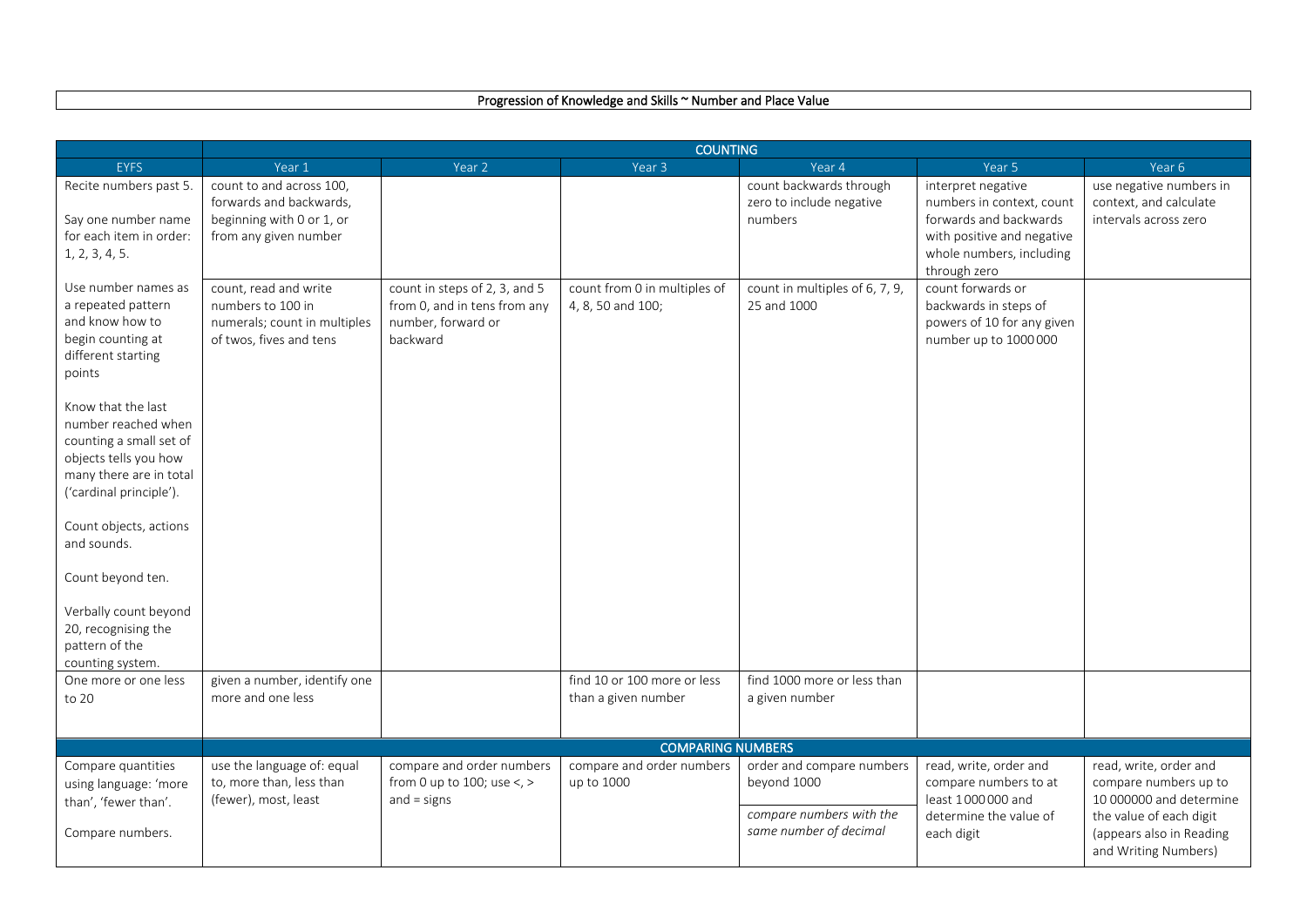| Know how to explore<br>similarities and<br>differences between 2<br>or more numbers<br>Compare quantities up<br>to 10 in different<br>contexts, recognising<br>when one quantity is<br>greater than, less than<br>or the same as the<br>other quantity. |                                                                                                               |                                                                                                              |                                                                                | places up to two decimal<br>places<br>(copied from Fractions)                  | (appears also in Reading<br>and Writing Numbers) |  |
|---------------------------------------------------------------------------------------------------------------------------------------------------------------------------------------------------------------------------------------------------------|---------------------------------------------------------------------------------------------------------------|--------------------------------------------------------------------------------------------------------------|--------------------------------------------------------------------------------|--------------------------------------------------------------------------------|--------------------------------------------------|--|
|                                                                                                                                                                                                                                                         |                                                                                                               |                                                                                                              | IDENTIFYING, REPRESENTING AND ESTIMATING NUMBERS                               |                                                                                |                                                  |  |
| Develop fast<br>recognition of up to 3<br>objects, without<br>having to count them<br>individually<br>('subitising').                                                                                                                                   | identify and represent<br>numbers using objects and<br>pictorial representations<br>including the number line | identify, represent and<br>estimate numbers using<br>different representations,<br>including the number line | identify, represent and<br>estimate numbers using<br>different representations | identify, represent and<br>estimate numbers using<br>different representations |                                                  |  |
| Know how to estimate<br>using a reasonable<br>judgement based on<br>my knowledge                                                                                                                                                                        |                                                                                                               |                                                                                                              |                                                                                |                                                                                |                                                  |  |
| Show 'finger numbers'<br>up to 5.                                                                                                                                                                                                                       |                                                                                                               |                                                                                                              |                                                                                |                                                                                |                                                  |  |
| Link numerals and<br>amounts: for example,<br>showing the right<br>number of objects to<br>match the numeral, up<br>to 5.<br>Experiment with their<br>own symbols and<br>marks as well as<br>numerals.                                                  |                                                                                                               |                                                                                                              |                                                                                |                                                                                |                                                  |  |
| Subitise.                                                                                                                                                                                                                                               |                                                                                                               |                                                                                                              |                                                                                |                                                                                |                                                  |  |
| Link the number<br>symbol (numeral) with<br>its cardinal number<br>value.                                                                                                                                                                               |                                                                                                               |                                                                                                              |                                                                                |                                                                                |                                                  |  |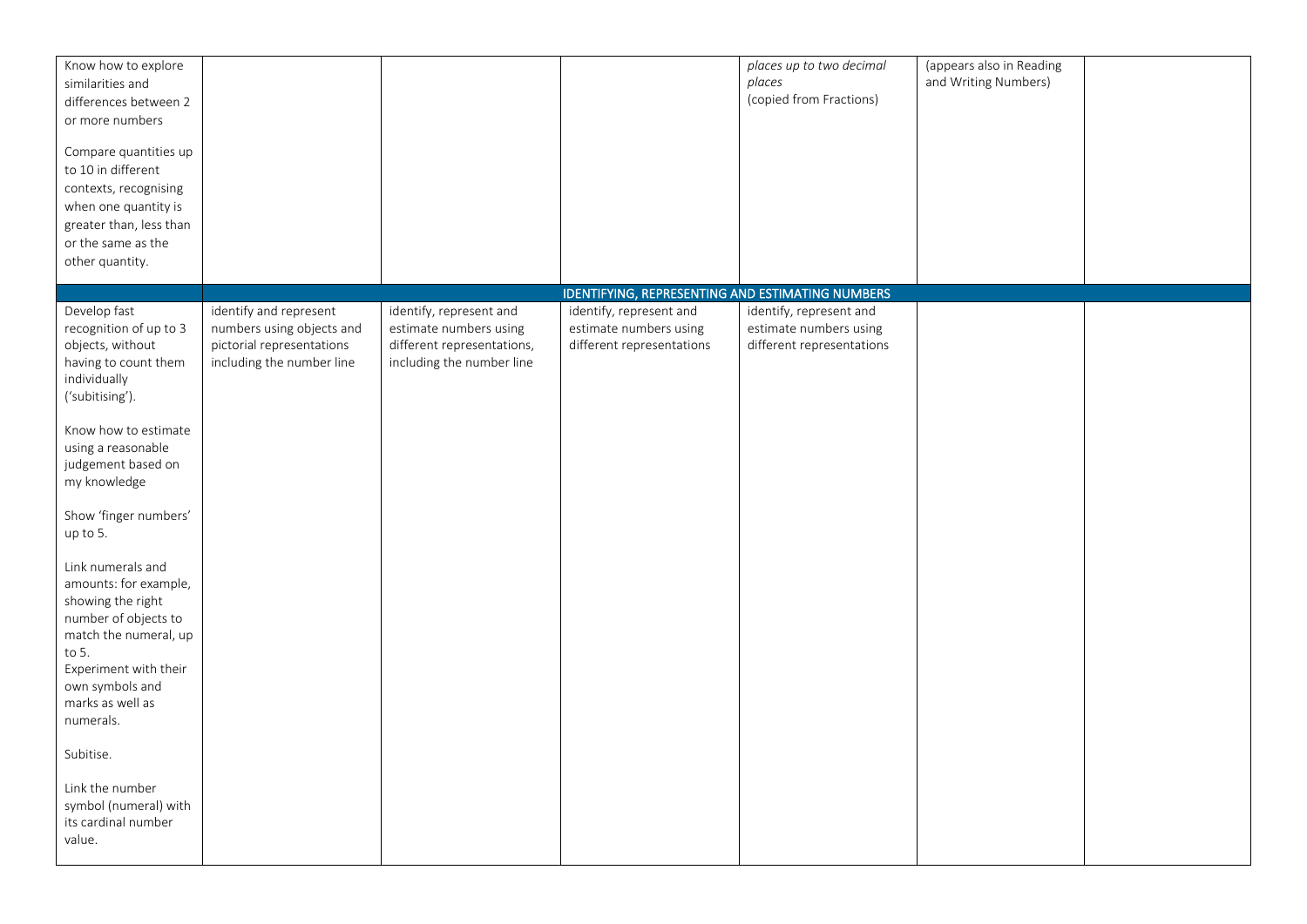| Subitise (recognising |  |  |  |
|-----------------------|--|--|--|
| quantities without    |  |  |  |
| counting) up to 5.    |  |  |  |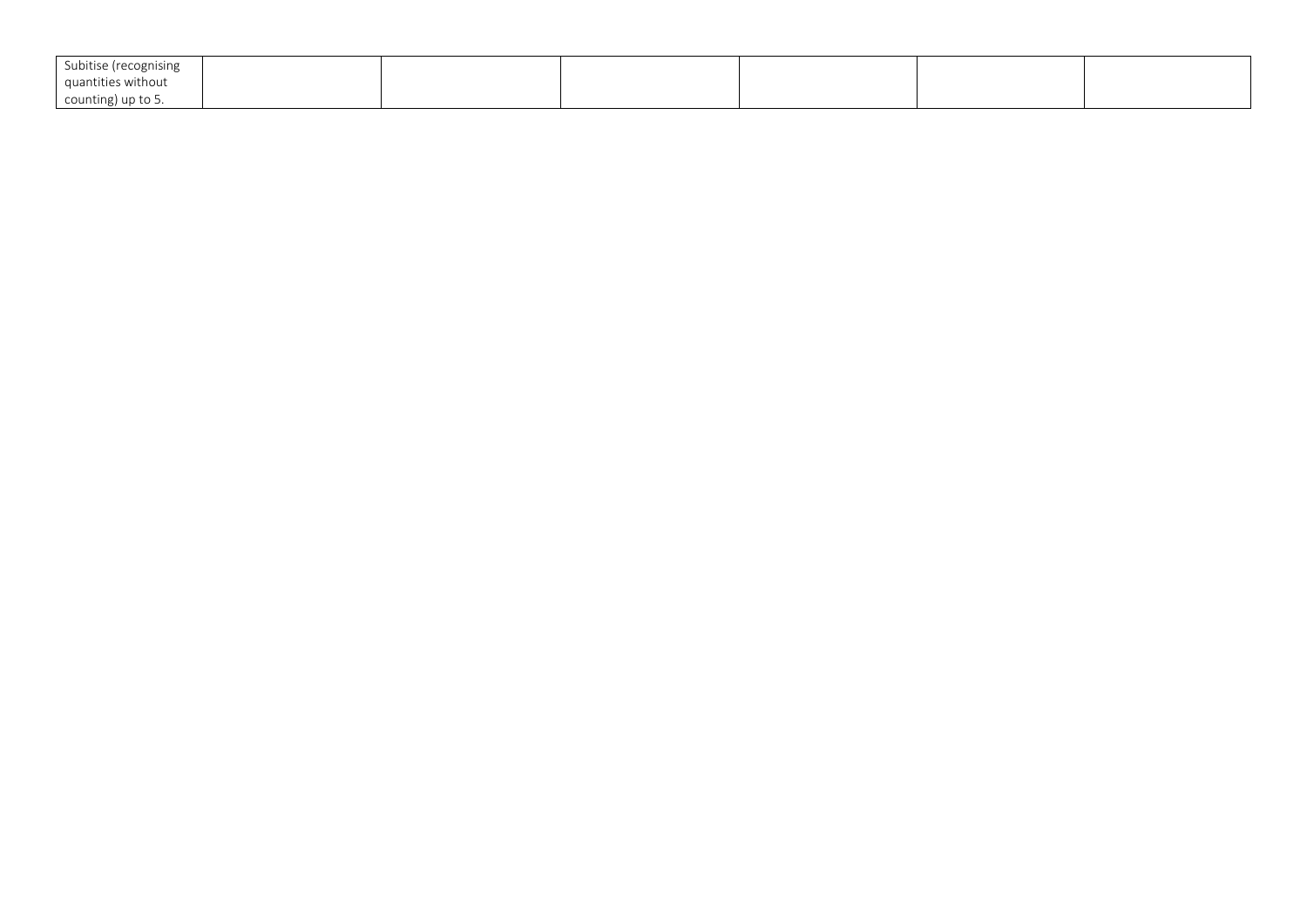|                                                                                                                                                  | <b>READING AND WRITING NUMBERS</b> (including Roman Numerals)    |                                                                                  |                                                                                                                                                                        |                                                                                                                                                        |                                                                                                                                                        |                                                                                                                                                            |  |  |  |
|--------------------------------------------------------------------------------------------------------------------------------------------------|------------------------------------------------------------------|----------------------------------------------------------------------------------|------------------------------------------------------------------------------------------------------------------------------------------------------------------------|--------------------------------------------------------------------------------------------------------------------------------------------------------|--------------------------------------------------------------------------------------------------------------------------------------------------------|------------------------------------------------------------------------------------------------------------------------------------------------------------|--|--|--|
| <b>EYFS</b>                                                                                                                                      | Year 1                                                           | Year <sub>2</sub>                                                                | Year 3                                                                                                                                                                 | Year 4                                                                                                                                                 | Year 5                                                                                                                                                 | Year 6                                                                                                                                                     |  |  |  |
| Link numerals and<br>amounts: for example,<br>showing the right<br>number of objects to<br>match the numeral, up<br>to 5.                        | read and write numbers<br>from 1 to 20 in numerals<br>and words. | read and write numbers to<br>at least 100 in numerals<br>and in words            | read and write numbers up<br>to 1000 in numerals and in<br>words                                                                                                       |                                                                                                                                                        | read, write, order and<br>compare numbers to at<br>least 1000000 and<br>determine the value of<br>each digit<br>(appears also in Comparing<br>Numbers) | read, write, order and<br>compare numbers up to<br>10 000 000 and determine<br>the value of each digit<br>(appears also in<br>Understanding Place Value)   |  |  |  |
| Experiment with their<br>own symbols and marks<br>as well as numerals.<br>Link the number symbol<br>(numeral) with its<br>cardinal number value. |                                                                  |                                                                                  | tell and write the time from<br>an analogue clock, including<br>using Roman numerals from<br>I to XII, and 12-hour and 24-<br>hour clocks<br>(copied from Measurement) | read Roman numerals to<br>100 (I to C) and know that<br>over time, the numeral<br>system changed to include<br>the concept of zero and<br>place value. | read Roman numerals to 1<br>000 (M) and recognise<br>years written in Roman<br>numerals.                                                               |                                                                                                                                                            |  |  |  |
|                                                                                                                                                  |                                                                  |                                                                                  |                                                                                                                                                                        | <b>UNDERSTANDING PLACE VALUE</b>                                                                                                                       |                                                                                                                                                        |                                                                                                                                                            |  |  |  |
| Understand the 'one<br>more than/one less<br>than' relationship<br>between consecutive<br>numbers.                                               | Explore the composition of<br>numbers to 20                      | recognise the place value<br>of each digit in a two-digit<br>number (tens, ones) | recognise the place value of<br>each digit in a three-digit<br>number (hundreds, tens,<br>ones)                                                                        | recognise the place value of<br>each digit in a four-digit<br>number (thousands,<br>hundreds, tens, and ones)                                          | read, write, order and<br>compare numbers to at<br>least 1000000 and<br>determine the value of<br>each digit<br>(appears also in Reading               | read, write, order and<br>compare numbers up to<br>10 000 000 and determine<br>the value of each digit<br>(appears also in Reading<br>and Writing Numbers) |  |  |  |
| Explore the<br>composition of<br>numbers to 10.                                                                                                  |                                                                  |                                                                                  |                                                                                                                                                                        | find the effect of dividing a<br>one- or two-digit number by<br>10 and 100, identifying the<br>value of the digits in the                              | and Writing Numbers)<br>recognise and use<br>thousandths and relate                                                                                    | identify the value of each<br>digit to three decimal places<br>and multiply and divide<br>numbers by 10, 100 and                                           |  |  |  |
| Have a deep<br>understanding of<br>numbers to 10,<br>including the<br>composition of each<br>number.                                             |                                                                  |                                                                                  |                                                                                                                                                                        | answer as units, tenths and<br>hundredths<br>(copied from Fractions)                                                                                   | them to tenths, hundredths<br>and decimal equivalents<br>(copied from Fractions)                                                                       | 1000 where the answers are<br>up to three decimal places<br>(copied from Fractions)                                                                        |  |  |  |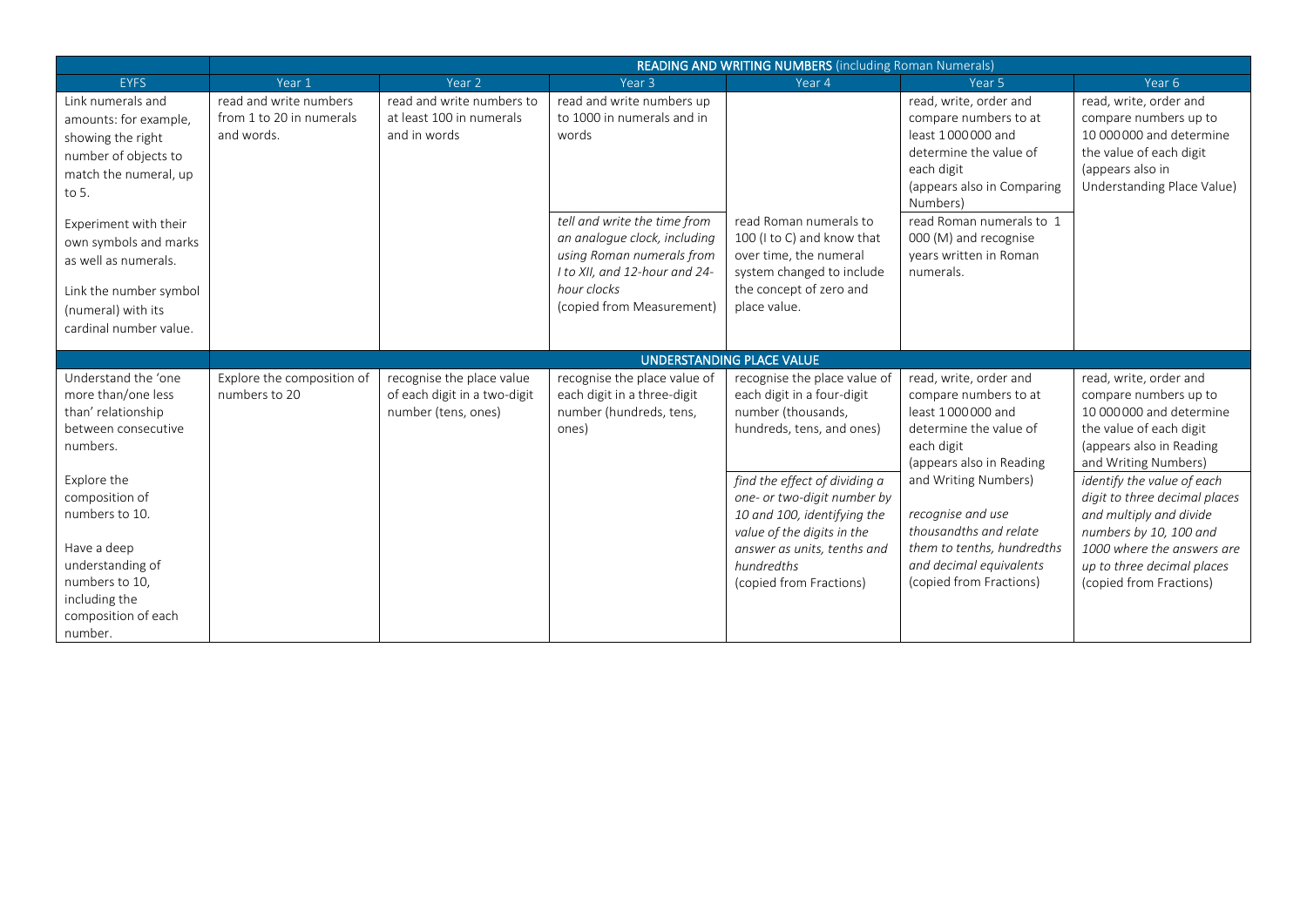|                                                                   | <b>ROUNDING</b>                                                    |                                                          |                                                                           |                                                                                                                            |                                                                                                                                 |                                                                                                                         |  |  |  |
|-------------------------------------------------------------------|--------------------------------------------------------------------|----------------------------------------------------------|---------------------------------------------------------------------------|----------------------------------------------------------------------------------------------------------------------------|---------------------------------------------------------------------------------------------------------------------------------|-------------------------------------------------------------------------------------------------------------------------|--|--|--|
| <b>EYFS</b>                                                       | Year 1                                                             | Year 2                                                   | Year 3                                                                    | Year 4                                                                                                                     | Year 5                                                                                                                          | Year 6                                                                                                                  |  |  |  |
|                                                                   |                                                                    |                                                          |                                                                           | round any number to the<br>nearest 10, 100 or 1000                                                                         | round any number up to 1<br>000000 to the nearest 10,<br>100, 1000, 10 000 and 100<br>000                                       | round any whole number<br>to a required degree of<br>accuracy                                                           |  |  |  |
|                                                                   |                                                                    |                                                          |                                                                           | round decimals with one<br>decimal place to the nearest<br>whole number<br>(copied from Fractions)                         | round decimals with two<br>decimal places to the<br>nearest whole number and<br>to one decimal place<br>(copied from Fractions) | solve problems which<br>require answers to be<br>rounded to specified<br>degrees of accuracy (copied<br>from Fractions) |  |  |  |
|                                                                   |                                                                    |                                                          |                                                                           | <b>PROBLEM SOLVING</b>                                                                                                     |                                                                                                                                 |                                                                                                                         |  |  |  |
| Solve real world<br>mathematical problems<br>with numbers up to 5 | Solve real world<br>mathematical problems<br>with numbers up to 20 | use place value and<br>number facts to solve<br>problems | solve number problems<br>and practical problems<br>involving these ideas. | solve number and practical<br>problems that involve all of<br>the above and with<br>increasingly large positive<br>numbers | solve number problems<br>and practical problems that<br>involve all of the above                                                | solve number and practical<br>problems that involve all of<br>the above                                                 |  |  |  |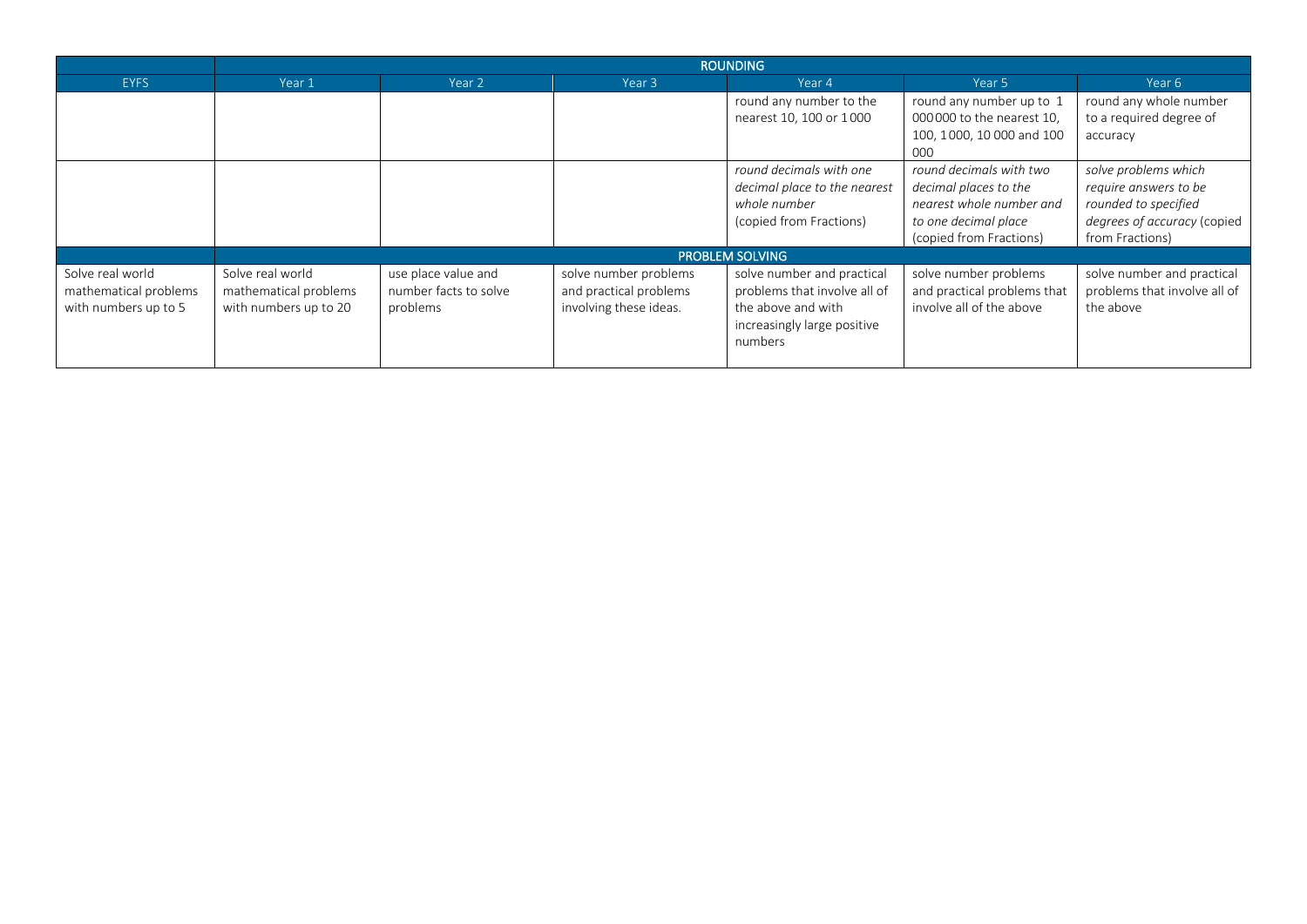#### Progression of Knowledge and Skills ~ Number: Addition and Subtraction

|                         | <b>NUMBER BONDS</b>         |                                |                           |        |                            |                                |  |  |
|-------------------------|-----------------------------|--------------------------------|---------------------------|--------|----------------------------|--------------------------------|--|--|
| <b>EYFS</b>             | Year 1                      | Year 2                         | Year <sub>3</sub>         | Year 4 | Year 5                     | Year 6                         |  |  |
|                         | represent and use number    | recall and use addition and    |                           |        |                            |                                |  |  |
|                         | bonds and related           | subtraction facts to 20        |                           |        |                            |                                |  |  |
|                         | subtraction facts within 20 | fluently, and derive and use   |                           |        |                            |                                |  |  |
|                         |                             | related facts up to 100        |                           |        |                            |                                |  |  |
|                         |                             |                                | <b>MENTAL CALCULATION</b> |        |                            |                                |  |  |
| Automatically recall    | add and subtract one-digit  | add and subtract numbers       | add and subtract          |        | add and subtract numbers   | perform mental calculations,   |  |  |
| number bonds for        | and two-digit numbers to    | using concrete objects,        | numbers mentally,         |        | mentally with increasingly | including with mixed           |  |  |
| numbers 0-5 and some    | 20, including zero          | pictorial representations, and | including:                |        | large numbers              | operations and large           |  |  |
| to 10.                  |                             | mentally, including:           | a three-digit number      |        |                            | numbers                        |  |  |
|                         |                             | a two-digit number and         | and ones                  |        |                            |                                |  |  |
| Automatically recall    |                             | ones                           | a three-digit number      |        |                            |                                |  |  |
| (without reference to   |                             | a two-digit number and         | and tens                  |        |                            |                                |  |  |
| rhymes, counting or     |                             | tens                           | a three-digit number      |        |                            |                                |  |  |
| other aids) number      |                             | two two-digit numbers          | and hundreds              |        |                            |                                |  |  |
| bonds up to 5           |                             | adding three one-digit         |                           |        |                            |                                |  |  |
| (including subtraction  |                             | numbers                        |                           |        |                            |                                |  |  |
| facts) and some         |                             |                                |                           |        |                            |                                |  |  |
| number bonds to 10,     |                             |                                |                           |        |                            |                                |  |  |
| including double facts. |                             |                                |                           |        |                            |                                |  |  |
|                         | read, write and interpret   | show that addition of two      |                           |        |                            | use their knowledge of the     |  |  |
|                         | mathematical statements     | numbers can be done in any     |                           |        |                            | order of operations to carry   |  |  |
|                         | involving addition (+),     | order (commutative) and        |                           |        |                            | out calculations involving the |  |  |
|                         | subtraction (-) and equals  | subtraction of one number      |                           |        |                            | four operations                |  |  |
|                         | $(=)$ signs                 | from another cannot            |                           |        |                            |                                |  |  |
|                         | (appears also in Written)   |                                |                           |        |                            |                                |  |  |
|                         | Methods)                    |                                |                           |        |                            |                                |  |  |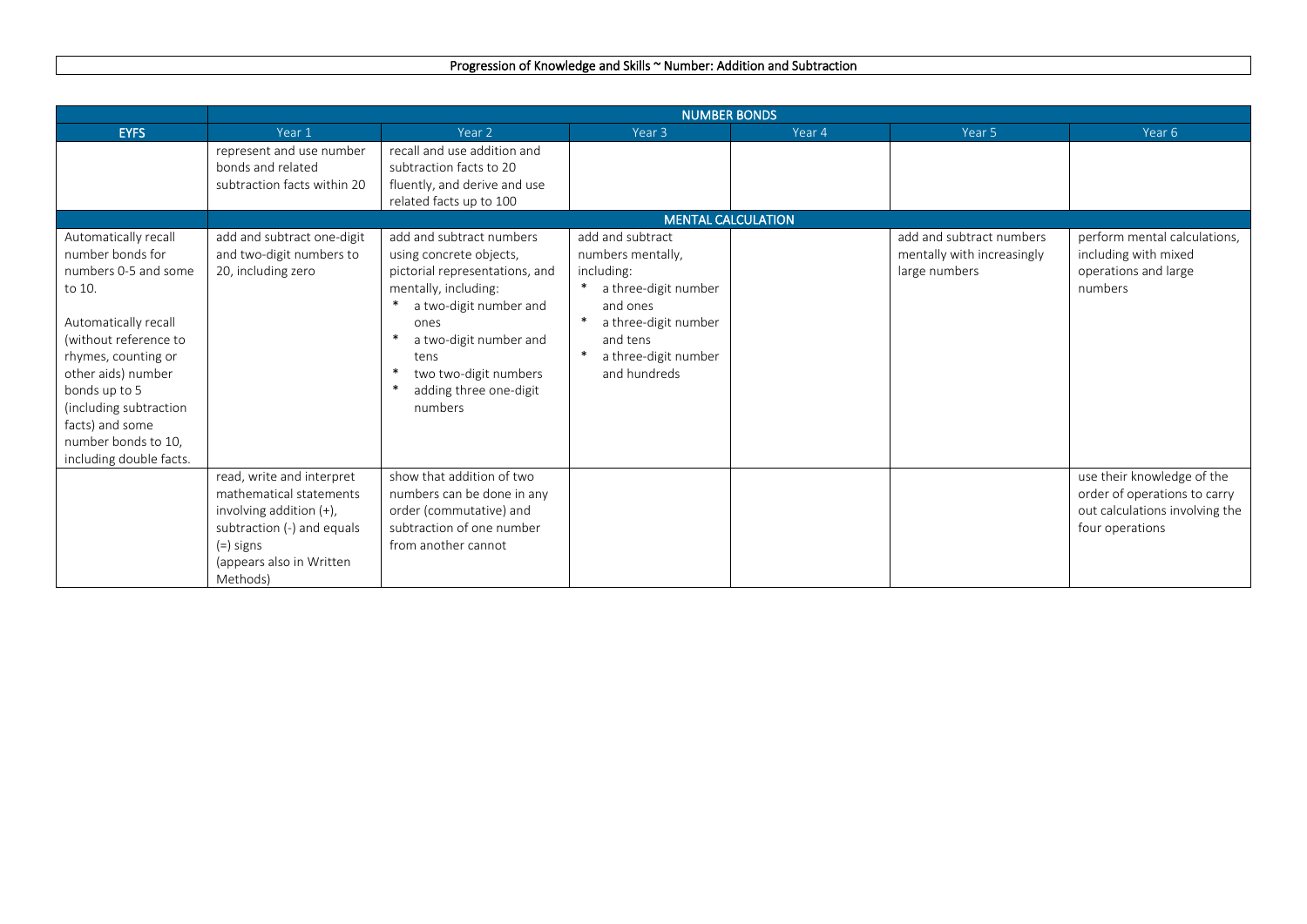|             |                                                                                                                                                                         | <b>WRITTEN METHODS</b>                                                                                                                                           |                                                                                                                                    |                                                                                                                                                     |                                                                                                                                                |                                                                                                                             |  |  |  |
|-------------|-------------------------------------------------------------------------------------------------------------------------------------------------------------------------|------------------------------------------------------------------------------------------------------------------------------------------------------------------|------------------------------------------------------------------------------------------------------------------------------------|-----------------------------------------------------------------------------------------------------------------------------------------------------|------------------------------------------------------------------------------------------------------------------------------------------------|-----------------------------------------------------------------------------------------------------------------------------|--|--|--|
| <b>EYFS</b> | Year 1                                                                                                                                                                  | Year 2                                                                                                                                                           | Year 3                                                                                                                             | Year 4                                                                                                                                              | Year 5                                                                                                                                         | Year 6                                                                                                                      |  |  |  |
|             | read, write and interpret<br>mathematical statements<br>involving addition (+),<br>subtraction (-) and equals<br>$(=)$ signs<br>(appears also in Mental<br>Calculation) |                                                                                                                                                                  | add and subtract<br>numbers with up to three<br>digits, using formal<br>written methods of<br>columnar addition and<br>subtraction | add and subtract numbers<br>with up to 4 digits using<br>the formal written<br>methods of columnar<br>addition and subtraction<br>where appropriate | add and subtract whole<br>numbers with more than 4<br>digits, including using formal<br>written methods (columnar<br>addition and subtraction) |                                                                                                                             |  |  |  |
|             |                                                                                                                                                                         |                                                                                                                                                                  |                                                                                                                                    | <b>INVERSE OPERATIONS, ESTIMATING AND CHECKING ANSWERS</b>                                                                                          |                                                                                                                                                |                                                                                                                             |  |  |  |
|             |                                                                                                                                                                         | recognise and use the<br>inverse relationship<br>between addition and<br>subtraction and use this to<br>check calculations and solve<br>missing number problems. | estimate the answer to a<br>calculation and use<br>inverse operations to<br>check answers                                          | estimate and use inverse<br>operations to check<br>answers to a calculation                                                                         | use rounding to check<br>answers to calculations and<br>determine, in the context of<br>a problem, levels of accuracy                          | use estimation to check<br>answers to calculations and<br>determine, in the context of<br>a problem, levels of<br>accuracy. |  |  |  |

|                                                                                                                                                                   | <b>PROBLEM SOLVING</b>                                                                                                                                                                       |                                                                                                                                                                                                                                                                                           |                                                                                                                                              |                                                                                                                                   |                                                                                                                                     |                                                                                                                                                              |  |  |
|-------------------------------------------------------------------------------------------------------------------------------------------------------------------|----------------------------------------------------------------------------------------------------------------------------------------------------------------------------------------------|-------------------------------------------------------------------------------------------------------------------------------------------------------------------------------------------------------------------------------------------------------------------------------------------|----------------------------------------------------------------------------------------------------------------------------------------------|-----------------------------------------------------------------------------------------------------------------------------------|-------------------------------------------------------------------------------------------------------------------------------------|--------------------------------------------------------------------------------------------------------------------------------------------------------------|--|--|
| <b>EYFS</b>                                                                                                                                                       | Year 1                                                                                                                                                                                       | Year 2                                                                                                                                                                                                                                                                                    | Year 3                                                                                                                                       | Year 4                                                                                                                            | Year 5                                                                                                                              | Year 6                                                                                                                                                       |  |  |
| Explore and represent<br>patterns within<br>numbers up to 10,<br>including evens and<br>odds, double facts<br>and how quantities<br>can be distributed<br>evenly. | solve one-step problems<br>that involve addition and<br>subtraction, using concrete<br>objects and pictorial<br>representations, and<br>missing number problems<br>such as<br>$7 = \Box - 9$ | solve problems with addition<br>and subtraction:<br>using concrete objects and<br>pictorial representations,<br>including those involving<br>numbers, quantities and<br>measures<br>applying their increasing<br>knowledge of mental and<br>written methods<br>solve simple problems in a | solve problems, including<br>missing number<br>problems, using number<br>facts, place value, and<br>more complex addition<br>and subtraction | solve addition and<br>subtraction two-step<br>problems in contexts,<br>deciding which operations<br>and methods to use and<br>why | solve addition and<br>subtraction multi-step<br>problems in contexts,<br>deciding which operations<br>and methods to use and<br>why | solve addition and<br>subtraction multi-step<br>problems in contexts,<br>deciding which operations<br>and methods to use and why<br>Solve problems involving |  |  |
|                                                                                                                                                                   |                                                                                                                                                                                              | practical context involving<br>addition and subtraction of<br>money of the same unit,<br>including giving change (copied<br>from Measurement)                                                                                                                                             |                                                                                                                                              |                                                                                                                                   |                                                                                                                                     | addition, subtraction,<br>multiplication and division                                                                                                        |  |  |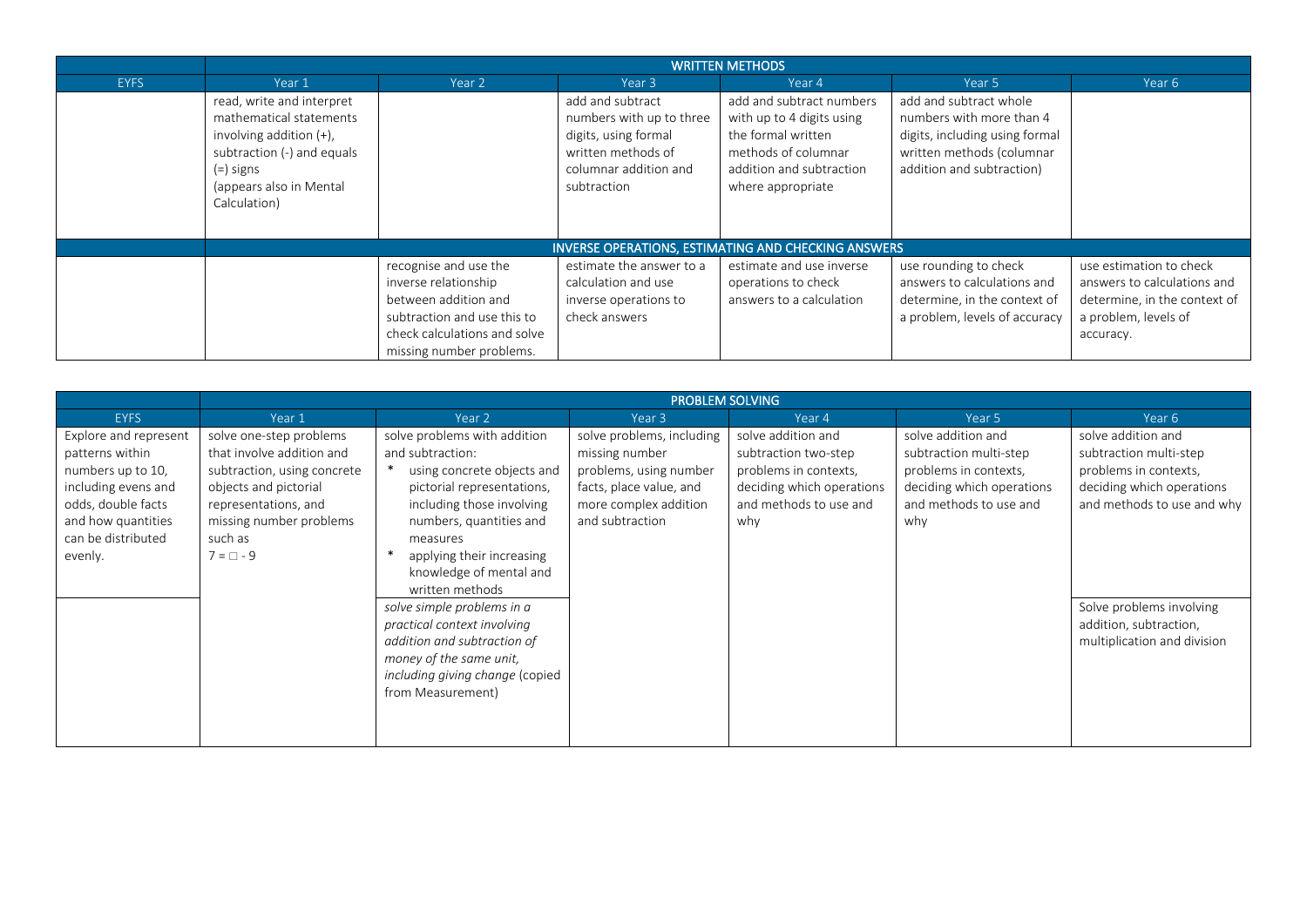|             | <b>MULTIPLICATION &amp; DIVISION FACTS</b>                                               |                                                                                                                                                                                                               |                                                                                                                                                                                                                                                                                                        |        |                                                                                                                                                                                                                                                                                                                 |  |                                                                                                                                                                      |  |                                                                                                                                                                                                                                                 |  |
|-------------|------------------------------------------------------------------------------------------|---------------------------------------------------------------------------------------------------------------------------------------------------------------------------------------------------------------|--------------------------------------------------------------------------------------------------------------------------------------------------------------------------------------------------------------------------------------------------------------------------------------------------------|--------|-----------------------------------------------------------------------------------------------------------------------------------------------------------------------------------------------------------------------------------------------------------------------------------------------------------------|--|----------------------------------------------------------------------------------------------------------------------------------------------------------------------|--|-------------------------------------------------------------------------------------------------------------------------------------------------------------------------------------------------------------------------------------------------|--|
| EYFS        | Year 1                                                                                   | Year <sub>2</sub>                                                                                                                                                                                             | Year 3                                                                                                                                                                                                                                                                                                 |        | Year 4                                                                                                                                                                                                                                                                                                          |  | Year 5                                                                                                                                                               |  | Year 6                                                                                                                                                                                                                                          |  |
|             | count in multiples of<br>twos, fives and tens<br>(copied from Number<br>and Place Value) | count in steps of 2, 3, and 5<br>from 0, and in tens from any<br>number, forward or<br>backward<br>(copied from Number and<br>Place Value)                                                                    | count from 0 in multiples of 4, 8,<br>50 and 100<br>(copied from Number and Place<br>Value)                                                                                                                                                                                                            |        | count in multiples of 6, 7,<br>9, 25 and 1000<br>(copied from Number<br>and Place Value)                                                                                                                                                                                                                        |  | count forwards or<br>backwards in steps of<br>powers of 10 for any given<br>number up to<br>1 000 000<br>(copied from Number and<br>Place Value)                     |  |                                                                                                                                                                                                                                                 |  |
|             |                                                                                          | recall and use multiplication<br>and division facts for the 2.<br>5 and 10 multiplication<br>tables, including recognising<br>odd and even numbers                                                            | recall and use multiplication and<br>division facts for the 3, 4 and 8<br>multiplication tables                                                                                                                                                                                                        |        | recall multiplication and<br>division facts for<br>multiplication tables up<br>to $12 \times 12$                                                                                                                                                                                                                |  |                                                                                                                                                                      |  |                                                                                                                                                                                                                                                 |  |
|             |                                                                                          |                                                                                                                                                                                                               | <b>MENTAL CALCULATION</b>                                                                                                                                                                                                                                                                              |        |                                                                                                                                                                                                                                                                                                                 |  |                                                                                                                                                                      |  |                                                                                                                                                                                                                                                 |  |
|             |                                                                                          | show that multiplication of<br>two numbers can be done<br>in any order (commutative)<br>and division of one number<br>by another cannot                                                                       | write and calculate mathematical<br>statements for multiplication and<br>division using the multiplication<br>tables that they know, including<br>for two-digit numbers times one-<br>digit numbers, using mental and<br>progressing to formal written<br>methods (appears also in Written<br>Methods) |        | use place value, known<br>and derived facts to<br>multiply and divide<br>mentally, including:<br>multiplying by 0 and 1;<br>dividing by 1; multiplying<br>together three numbers<br>recognise and use factor<br>pairs and commutativity<br>in mental calculations<br>(appears also in<br>Properties of Numbers) |  | multiply and divide<br>numbers mentally drawing<br>upon known facts<br>multiply and divide whole<br>numbers and those<br>involving decimals by 10,<br>100 and 1000   |  | perform mental calculations,<br>including with mixed<br>operations and large<br>numbers<br>associate a fraction with<br>division and calculate<br>decimal fraction equivalents<br>$(e.g. 0.375)$ for a simple<br>fraction (e.g. $\frac{3}{8}$ ) |  |
|             |                                                                                          |                                                                                                                                                                                                               |                                                                                                                                                                                                                                                                                                        |        |                                                                                                                                                                                                                                                                                                                 |  |                                                                                                                                                                      |  | (copied from Fractions)                                                                                                                                                                                                                         |  |
|             |                                                                                          |                                                                                                                                                                                                               | <b>WRITTEN CALCULATION</b>                                                                                                                                                                                                                                                                             |        |                                                                                                                                                                                                                                                                                                                 |  |                                                                                                                                                                      |  |                                                                                                                                                                                                                                                 |  |
| <b>EYFS</b> | Year 1                                                                                   | Year 2                                                                                                                                                                                                        | Year <sub>3</sub>                                                                                                                                                                                                                                                                                      |        | Year 4                                                                                                                                                                                                                                                                                                          |  | Year 5                                                                                                                                                               |  | Year 6                                                                                                                                                                                                                                          |  |
|             |                                                                                          | calculate mathematical<br>statements for multiplication<br>and division within the<br>multiplication tables and write<br>them using the multiplication<br>$(x)$ , division $(\div)$ and equals $(=)$<br>signs | write and calculate<br>mathematical statements<br>for multiplication and<br>division using the<br>multiplication tables that<br>they know, including for<br>two-digit numbers times<br>one-digit numbers, using<br>mental and progressing to<br>formal written methods                                 | layout | multiply two-digit and<br>three-digit numbers by<br>a one-digit number<br>using formal written                                                                                                                                                                                                                  |  | multiply numbers up to 4<br>digits by a one- or two-<br>digit number using a<br>formal written method,<br>including long<br>multiplication for two-<br>digit numbers |  | multiply multi-digit numbers up to 4<br>digits by a two-digit whole number<br>using the formal written method of<br>long multiplication                                                                                                         |  |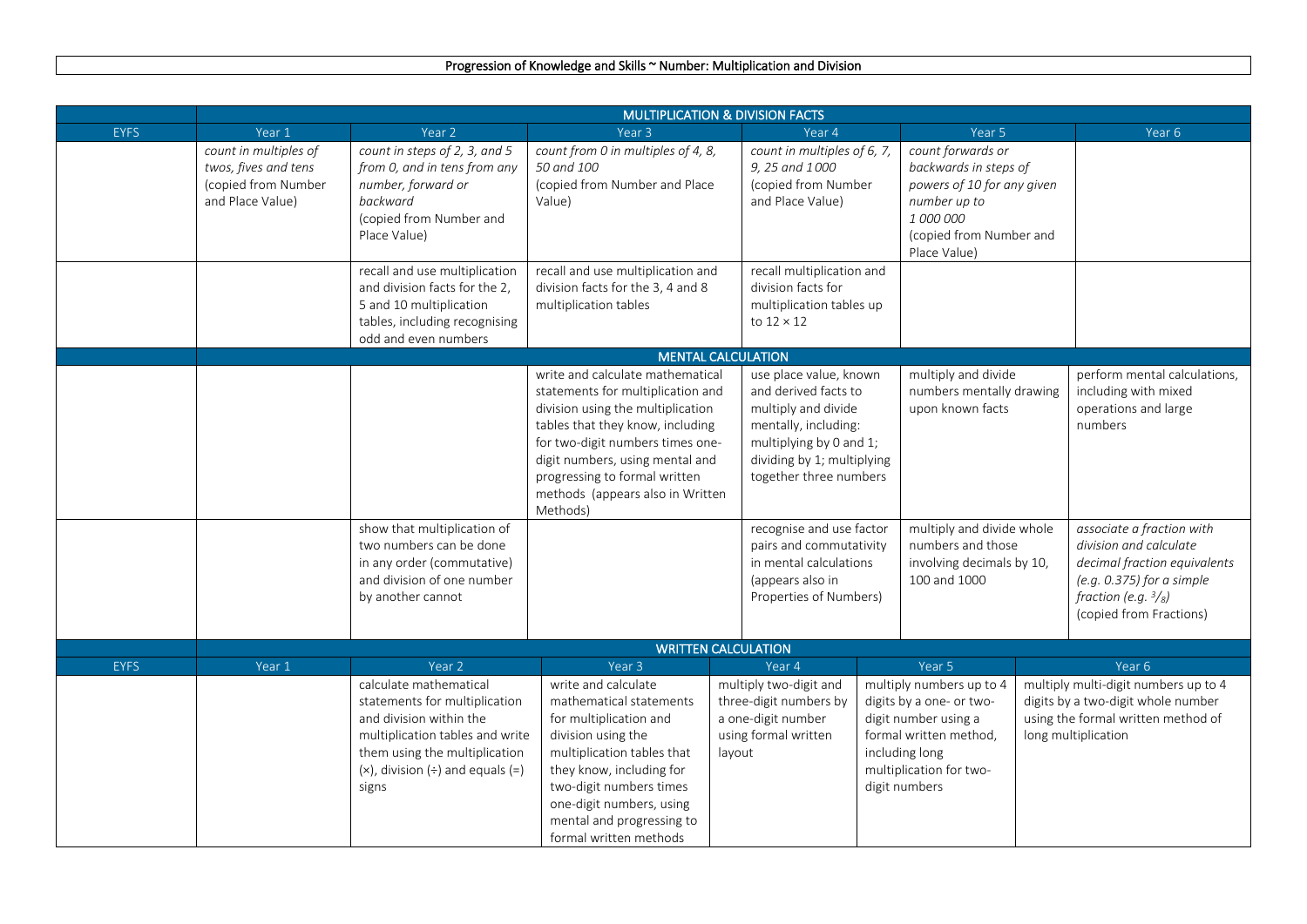|                                                                            |        |        | (appears also in Mental<br>Methods) |                                                                                             |  |                                                                                                                                                                                                                                                                                                                                         |  |                                                                                                                                                                                                                                                                                                                                                                                                                                      |  |  |
|----------------------------------------------------------------------------|--------|--------|-------------------------------------|---------------------------------------------------------------------------------------------|--|-----------------------------------------------------------------------------------------------------------------------------------------------------------------------------------------------------------------------------------------------------------------------------------------------------------------------------------------|--|--------------------------------------------------------------------------------------------------------------------------------------------------------------------------------------------------------------------------------------------------------------------------------------------------------------------------------------------------------------------------------------------------------------------------------------|--|--|
|                                                                            |        |        |                                     |                                                                                             |  | divide numbers up to 4<br>digits by a one-digit<br>number using the formal<br>written method of short<br>division and interpret<br>remainders<br>appropriately for the<br>context                                                                                                                                                       |  | divide numbers up to 4-digits by a<br>two-digit whole number using the<br>formal written method of short<br>division where appropriate for the<br>context divide numbers up to 4 digits<br>by a two-digit whole number using the<br>formal written method of long<br>division, and interpret remainders as<br>whole number remainders, fractions,<br>or by rounding, as appropriate for the<br>use written division methods in cases |  |  |
|                                                                            |        |        |                                     |                                                                                             |  |                                                                                                                                                                                                                                                                                                                                         |  | where the answer has up to two<br>decimal places (copied from Fractions<br>(including decimals))                                                                                                                                                                                                                                                                                                                                     |  |  |
| PROPERTIES OF NUMBERS: MULTIPLES, FACTORS, PRIMES, SQUARE AND CUBE NUMBERS |        |        |                                     |                                                                                             |  |                                                                                                                                                                                                                                                                                                                                         |  |                                                                                                                                                                                                                                                                                                                                                                                                                                      |  |  |
| <b>EYFS</b>                                                                | Year 1 | Year 2 | Year <sub>3</sub>                   | Year 4                                                                                      |  | Year 5                                                                                                                                                                                                                                                                                                                                  |  | Year 6                                                                                                                                                                                                                                                                                                                                                                                                                               |  |  |
|                                                                            |        |        |                                     | recognise and use factor<br>pairs and commutativity in<br>mental calculations<br>(repeated) |  | identify multiples and<br>factors, including finding all<br>factor pairs of a number,<br>and common factors of two<br>numbers.<br>know and use the<br>vocabulary of prime<br>numbers, prime factors and<br>composite (non-prime)<br>numbers<br>establish whether a number<br>up to 100 is prime and<br>recall prime numbers up to<br>19 |  | identify common factors,<br>common multiples and<br>prime numbers<br>use common factors to<br>simplify fractions; use<br>common multiples to<br>express fractions in the<br>same denomination<br>(copied from Fractions)                                                                                                                                                                                                             |  |  |
|                                                                            |        |        |                                     |                                                                                             |  | recognise and use square<br>numbers and cube<br>numbers, and the notation<br>for squared $\binom{2}{1}$ and cubed<br>$\binom{3}{ }$                                                                                                                                                                                                     |  | calculate, estimate and<br>compare volume of cubes<br>and cuboids using standard<br>units, including centimetre<br>cubed $\left($ cm <sup>3</sup> $\right)$ and cubic<br>metres $(m^3)$ , and extending<br>to other units such as mm<br>and $km^3$<br>(copied from Measures)                                                                                                                                                         |  |  |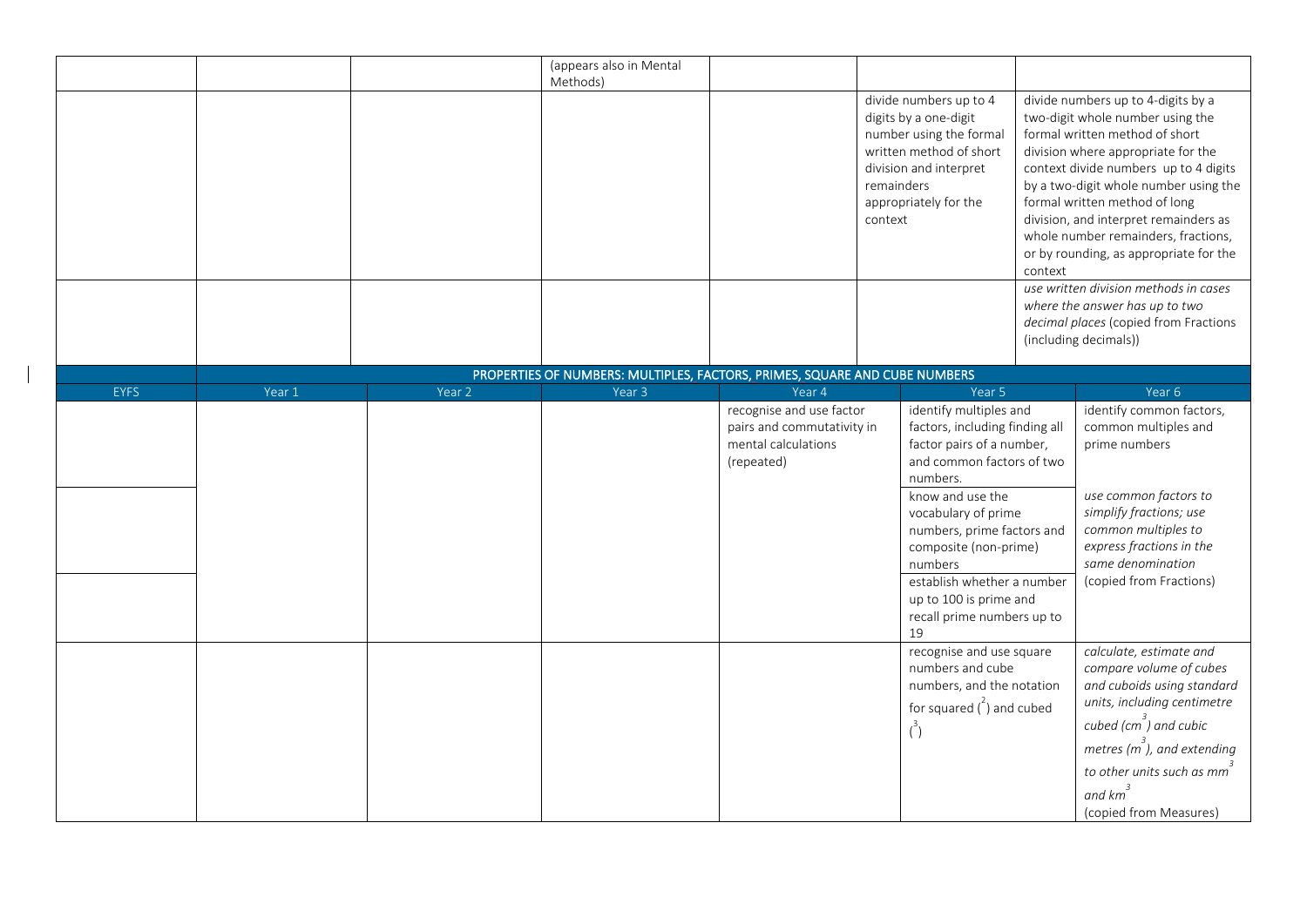|             | <b>ORDER OF OPERATIONS</b>                                 |        |                                                                                                                                     |                                                                                                                          |        |                                                                                                                            |  |  |
|-------------|------------------------------------------------------------|--------|-------------------------------------------------------------------------------------------------------------------------------------|--------------------------------------------------------------------------------------------------------------------------|--------|----------------------------------------------------------------------------------------------------------------------------|--|--|
| <b>EYFS</b> | Year 1                                                     | Year 2 | Year 3                                                                                                                              | Year 4                                                                                                                   | Year 5 | Year 6                                                                                                                     |  |  |
|             |                                                            |        |                                                                                                                                     |                                                                                                                          |        | use their knowledge of the<br>order of operations to carry<br>out calculations involving<br>the four operations            |  |  |
|             | <b>INVERSE OPERATIONS, ESTIMATING AND CHECKING ANSWERS</b> |        |                                                                                                                                     |                                                                                                                          |        |                                                                                                                            |  |  |
|             |                                                            |        | estimate the answer to a<br>calculation and use inverse<br>operations to check answers<br>(copied from Addition and<br>Subtraction) | estimate and use inverse<br>operations to check answers<br>to a calculation<br>(copied from Addition and<br>Subtraction) |        | use estimation to check<br>answers to calculations and<br>determine, in the context of<br>a problem, levels of<br>accuracy |  |  |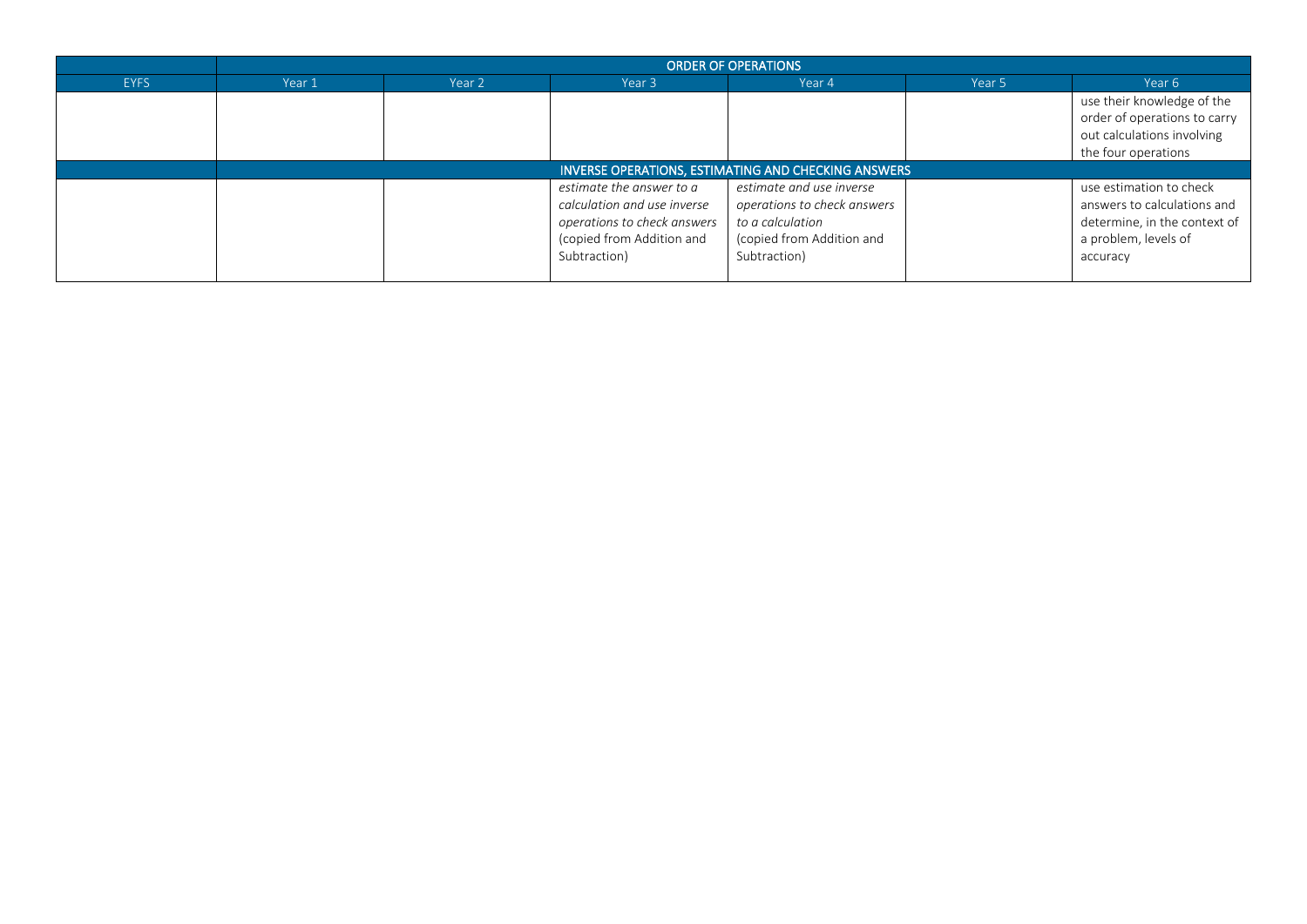|             | <b>PROBLEM SOLVING</b>                                                                                                                                                                                     |                                                                                                                                                                                                              |                                                                                                                                                                                                                                      |                                                                                                                                                                                                                                                                       |                                                                                                                                                                                                                                                                                                                                                                                                                                                          |                                                                                                                                                                                       |
|-------------|------------------------------------------------------------------------------------------------------------------------------------------------------------------------------------------------------------|--------------------------------------------------------------------------------------------------------------------------------------------------------------------------------------------------------------|--------------------------------------------------------------------------------------------------------------------------------------------------------------------------------------------------------------------------------------|-----------------------------------------------------------------------------------------------------------------------------------------------------------------------------------------------------------------------------------------------------------------------|----------------------------------------------------------------------------------------------------------------------------------------------------------------------------------------------------------------------------------------------------------------------------------------------------------------------------------------------------------------------------------------------------------------------------------------------------------|---------------------------------------------------------------------------------------------------------------------------------------------------------------------------------------|
| <b>EYFS</b> | Year 1                                                                                                                                                                                                     | Year 2                                                                                                                                                                                                       | Year 3                                                                                                                                                                                                                               | Year 4                                                                                                                                                                                                                                                                | Year 5                                                                                                                                                                                                                                                                                                                                                                                                                                                   | Year 6                                                                                                                                                                                |
|             | solve one-step problems<br>involving multiplication and<br>division, by calculating the<br>answer using concrete<br>objects, pictorial<br>representations and arrays<br>with the support of the<br>teacher | solve problems involving<br>multiplication and division,<br>using materials, arrays,<br>repeated addition, mental<br>methods, and<br>multiplication and division<br>facts, including problems in<br>contexts | solve problems, including<br>missing number problems,<br>involving multiplication and<br>division, including positive<br>integer scaling problems<br>and correspondence<br>problems in which n objects<br>are connected to m objects | solve problems involving<br>multiplying and adding,<br>including using the<br>distributive law to multiply<br>two digit numbers by one<br>digit, integer scaling<br>problems and harder<br>correspondence problems<br>such as n objects are<br>connected to m objects | solve problems involving<br>multiplication and division<br>including using their<br>knowledge of factors and<br>multiples, squares and<br>cubes<br>solve problems involving<br>addition, subtraction,<br>multiplication and division<br>and a combination of these,<br>including understanding<br>the meaning of the equals<br>sign<br>solve problems involving<br>multiplication and division,<br>including scaling by simple<br>fractions and problems | solve problems involving<br>addition, subtraction,<br>multiplication and division<br>solve problems involving<br>similar shapes where the<br>scale factor is known or can<br>be found |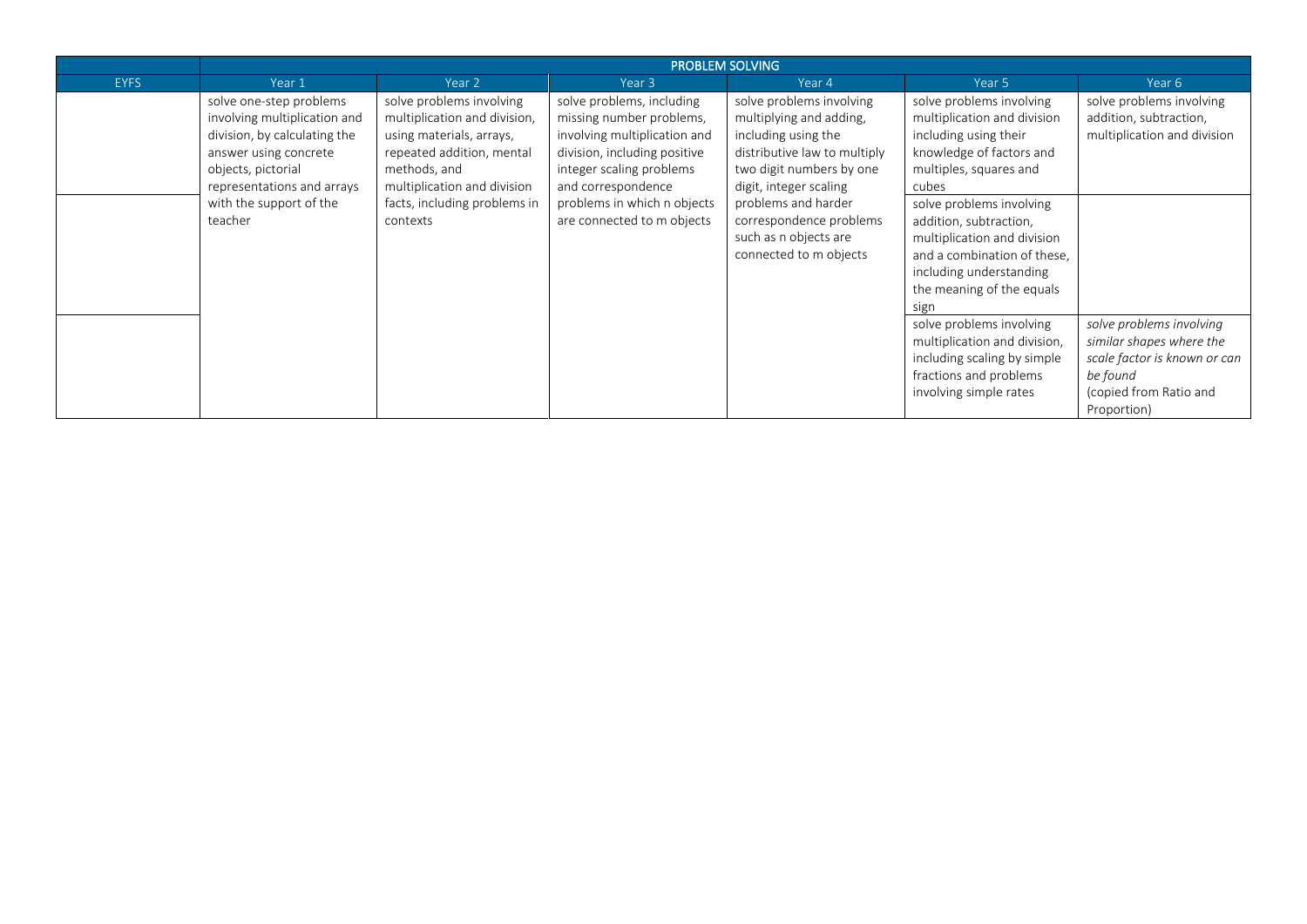## Progression of Knowledge and skills ~ Number: Fractions including Decimals and percentages

|             | <b>COUNTING IN FRACTIONAL STEPS</b>                                                                    |                                                                                                                                                                             |                                                                                                                                              |                                                                                                            |                                                                                                                                          |                                                           |
|-------------|--------------------------------------------------------------------------------------------------------|-----------------------------------------------------------------------------------------------------------------------------------------------------------------------------|----------------------------------------------------------------------------------------------------------------------------------------------|------------------------------------------------------------------------------------------------------------|------------------------------------------------------------------------------------------------------------------------------------------|-----------------------------------------------------------|
| <b>EYFS</b> | Year 1                                                                                                 | Year 2                                                                                                                                                                      | Year <sub>3</sub>                                                                                                                            | Year 4                                                                                                     | Year 5                                                                                                                                   | Year 6                                                    |
|             |                                                                                                        | Pupils should count in<br>fractions up to 10, starting<br>from any number and using<br>the $1/2$ and $2/4$<br>equivalence on the number<br>line (Non Statutory<br>Guidance) | count up and down in<br>tenths                                                                                                               | count up and down in<br>hundredths                                                                         |                                                                                                                                          |                                                           |
|             |                                                                                                        |                                                                                                                                                                             | <b>RECOGNISING FRACTIONS</b>                                                                                                                 |                                                                                                            |                                                                                                                                          |                                                           |
|             | recognise, find and name a<br>half as one of two equal<br>parts of an object, shape or<br>quantity     | recognise, find, name and<br>write fractions $\frac{1}{3}$ , $\frac{1}{4}$ , $\frac{2}{4}$<br>and $\frac{3}{4}$ of a length, shape,<br>set of objects or quantity           | recognise, find and write<br>fractions of a discrete set of<br>objects: unit fractions and<br>non-unit fractions with small<br>denominators  | recognise that hundredths<br>arise when dividing an<br>object by one hundred and<br>dividing tenths by ten | recognise and use<br>thousandths and relate<br>them to tenths, hundredths<br>and decimal equivalents<br>(appears also in<br>Equivalence) |                                                           |
|             |                                                                                                        |                                                                                                                                                                             | recognise that tenths arise<br>from dividing an object into<br>10 equal parts and in<br>dividing one - digit numbers<br>or quantities by 10. |                                                                                                            |                                                                                                                                          |                                                           |
|             | recognise, find and name a<br>quarter as one of four<br>equal parts of an object,<br>shape or quantity |                                                                                                                                                                             | recognise and use fractions<br>as numbers: unit fractions<br>and non-unit fractions with<br>small denominators                               |                                                                                                            |                                                                                                                                          |                                                           |
|             |                                                                                                        |                                                                                                                                                                             | <b>COMPARING FRACTIONS</b>                                                                                                                   |                                                                                                            |                                                                                                                                          |                                                           |
|             |                                                                                                        |                                                                                                                                                                             | compare and order unit<br>fractions, and fractions with<br>the same denominators                                                             |                                                                                                            | compare and order fractions<br>whose denominators are all<br>multiples of the same<br>number                                             | compare and order<br>fractions, including<br>fractions >1 |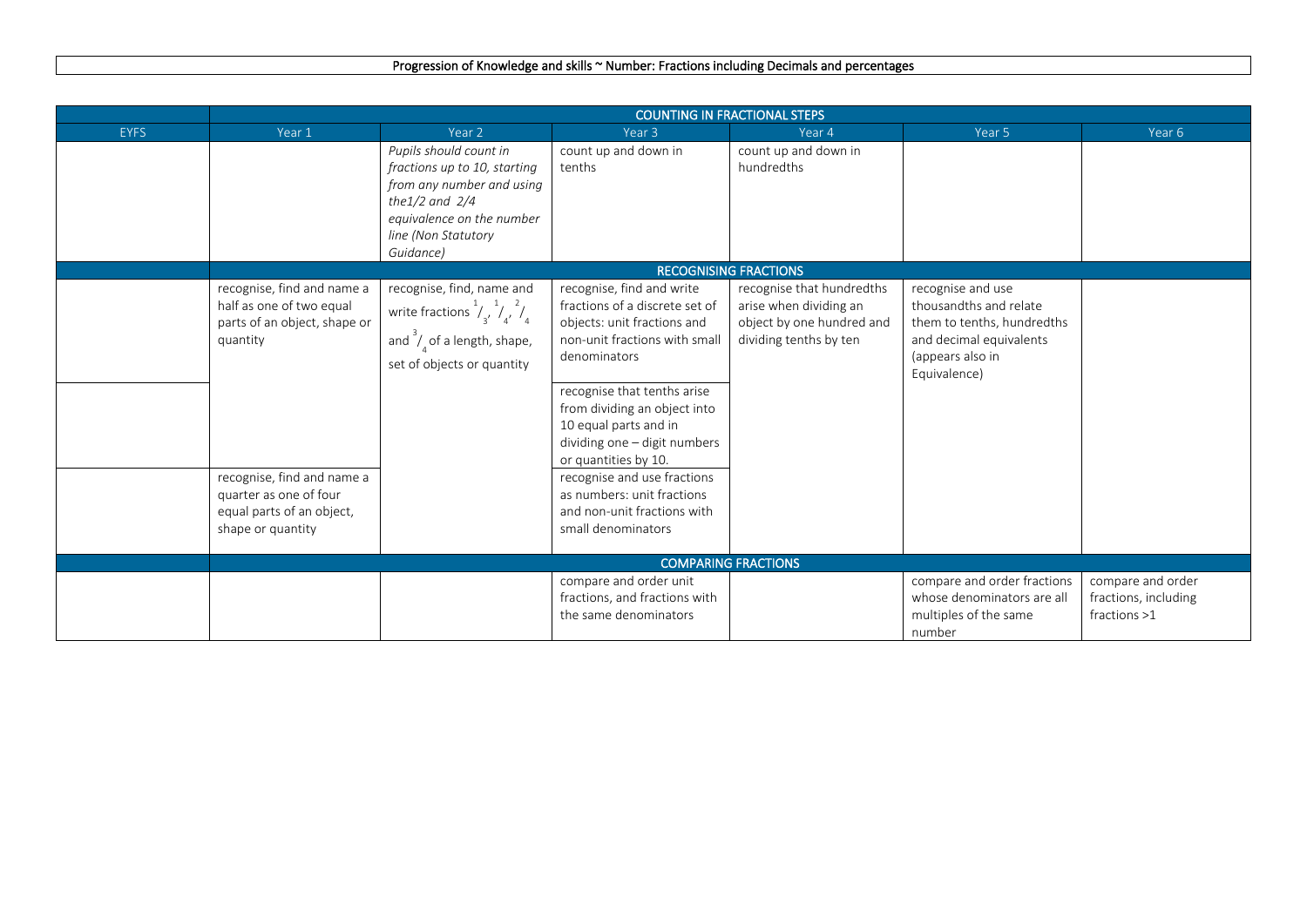|             |        |                 |                                                                                                             |                                                                                                   |                                                         | <b>COMPARING DECIMALS</b>                                                                      |                                                      |                                                                                                                                                                                 |        |                                                                                                                                                 |
|-------------|--------|-----------------|-------------------------------------------------------------------------------------------------------------|---------------------------------------------------------------------------------------------------|---------------------------------------------------------|------------------------------------------------------------------------------------------------|------------------------------------------------------|---------------------------------------------------------------------------------------------------------------------------------------------------------------------------------|--------|-------------------------------------------------------------------------------------------------------------------------------------------------|
| <b>EYFS</b> | Year 1 |                 | Year <sub>2</sub>                                                                                           | Year 3                                                                                            |                                                         | Year 4                                                                                         |                                                      | Year 5                                                                                                                                                                          |        | Year 6                                                                                                                                          |
|             |        |                 |                                                                                                             |                                                                                                   |                                                         | compare numbers with the<br>same number of decimal places<br>up to two decimal places          | with up to three decimal places                      | read, write, order and compare numbers                                                                                                                                          | places | identify the value of each digit in<br>numbers given to three decimal                                                                           |
|             |        |                 |                                                                                                             |                                                                                                   |                                                         | ROUNDING INCLUDING DECIMALS                                                                    |                                                      |                                                                                                                                                                                 |        |                                                                                                                                                 |
|             |        |                 |                                                                                                             |                                                                                                   |                                                         | round decimals with one<br>decimal place to the nearest<br>whole number                        | the nearest whole number and to one<br>decimal place | round decimals with two decimal places to                                                                                                                                       |        | solve problems which require<br>answers to be rounded to<br>specified degrees of accuracy                                                       |
|             |        |                 |                                                                                                             |                                                                                                   |                                                         | EQUIVALENCE (INCLUDING FRACTIONS, DECIMALS AND PERCENTAGES)                                    |                                                      |                                                                                                                                                                                 |        |                                                                                                                                                 |
|             |        | $\frac{1}{2}$ . | write simple fractions e.g.<br>$\frac{1}{2}$ of 6 = 3 and recognise<br>the equivalence of $\frac{2}{4}$ and | recognise and show,<br>using diagrams,<br>equivalent fractions<br>with small<br>denominators      |                                                         | recognise and show, using<br>diagrams, families of common<br>equivalent fractions              | including tenths and hundredths                      | identify, name and write equivalent fractions<br>of a given fraction, represented visually,                                                                                     |        | use common factors to simplify<br>fractions; use common multiples<br>to express fractions in the same<br>denomination                           |
|             |        |                 |                                                                                                             |                                                                                                   |                                                         | recognise and write decimal<br>equivalents of any number of<br>tenths or hundredths            | $(e.g. 0.71 = \binom{71}{100}$<br>equivalents        | read and write decimal numbers as fractions<br>recognise and use thousandths and relate<br>them to tenths, hundredths and decimal                                               |        | associate a fraction with division<br>and calculate decimal fraction<br>equivalents (e.g. 0.375) for a<br>simple fraction (e.g. $\frac{3}{2}$ ) |
|             |        |                 |                                                                                                             |                                                                                                   |                                                         | recognise and write decimal<br>equivalents to $\frac{1}{4}$ ; $\frac{1}{4}$ , $\frac{3}{4}$    | decimal fraction                                     | recognise the per cent symbol (%) and<br>understand that per cent relates to "number<br>of parts per hundred", and write percentages<br>as a fraction with denominator 100 as a |        | recall and use equivalences<br>between simple fractions,<br>decimals and percentages,<br>including in different contexts.                       |
|             |        |                 |                                                                                                             |                                                                                                   |                                                         | ADDITION AND SUBTRACTION OF FRACTIONS                                                          |                                                      |                                                                                                                                                                                 |        |                                                                                                                                                 |
| <b>EYFS</b> | Year 1 |                 |                                                                                                             | Year <sub>2</sub>                                                                                 |                                                         | Year 3                                                                                         | Year 4                                               | Year 5                                                                                                                                                                          |        | Year 6                                                                                                                                          |
|             |        |                 | $\frac{1}{7} = \frac{6}{7}$                                                                                 | add and subtract fractions<br>with the same denominator<br>within one whole (e.g. $\frac{5}{7}$ + | add and subtract fractions<br>with the same denominator | add and subtract fractions<br>with the same denominator<br>and multiples of the same<br>number |                                                      | add and subtract fractions<br>with different denominators<br>and mixed numbers, using<br>the<br>concept of equivalent                                                           |        |                                                                                                                                                 |
|             |        |                 |                                                                                                             |                                                                                                   |                                                         |                                                                                                |                                                      | recognise mixed numbers<br>and improper fractions and<br>convert from one form to the<br>other and write<br>mathematical statements $> 1$                                       |        | fractions                                                                                                                                       |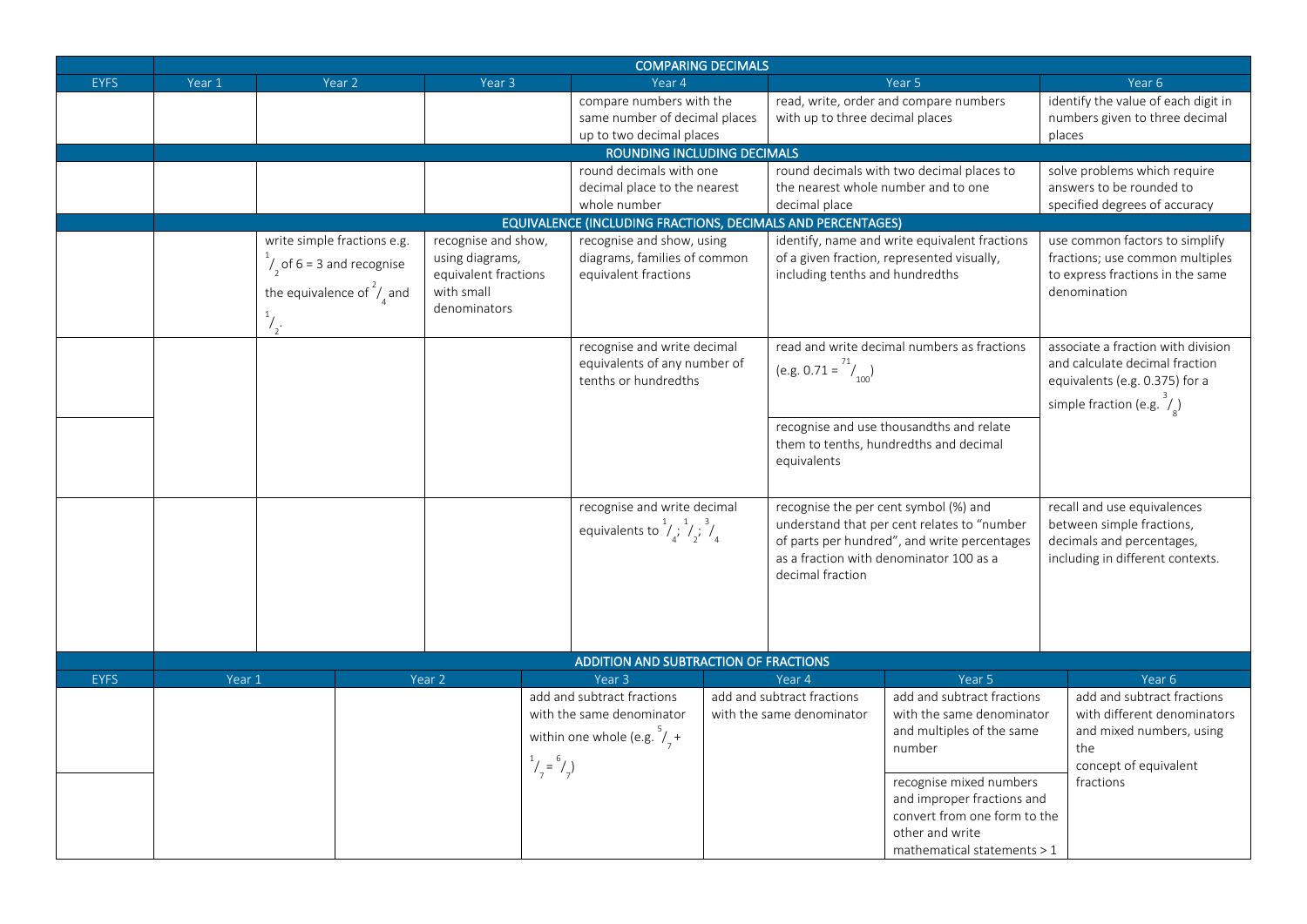|             |        |        |        |                                                                                                                                                                       | as a mixed number (e.g. $^{2}/_{5}$ +<br>$^{4}/_{5}$ = $^{6}/_{5}$ = $^{1}/_{5}$ )                         |                                                                                                                                                                                                                                      |
|-------------|--------|--------|--------|-----------------------------------------------------------------------------------------------------------------------------------------------------------------------|------------------------------------------------------------------------------------------------------------|--------------------------------------------------------------------------------------------------------------------------------------------------------------------------------------------------------------------------------------|
|             |        |        |        |                                                                                                                                                                       |                                                                                                            |                                                                                                                                                                                                                                      |
|             |        |        |        |                                                                                                                                                                       |                                                                                                            |                                                                                                                                                                                                                                      |
|             |        |        |        | MULTIPLICATION AND DIVISION OF FRACTIONS                                                                                                                              | multiply proper fractions and<br>mixed numbers by whole<br>numbers, supported by<br>materials and diagrams | multiply simple pairs of<br>proper fractions, writing the<br>answer in its simplest form<br>$(e.g. \frac{1}{4} \times \frac{1}{2} = \frac{1}{8})$<br>multiply one-digit numbers<br>with up to two decimal<br>places by whole numbers |
|             |        |        |        |                                                                                                                                                                       |                                                                                                            | divide proper fractions by<br>whole numbers (e.g. $\frac{1}{3} \div 2 =$<br>$\frac{1}{6}$ )                                                                                                                                          |
|             |        |        |        | MULTIPLICATION AND DIVISION OF DECIMALS                                                                                                                               |                                                                                                            |                                                                                                                                                                                                                                      |
| <b>EYFS</b> | Year 1 | Year 2 | Year 3 | Year 4                                                                                                                                                                | Year 5                                                                                                     | Year 6                                                                                                                                                                                                                               |
|             |        |        |        |                                                                                                                                                                       |                                                                                                            | multiply one-digit numbers<br>with up to two decimal<br>places by whole numbers                                                                                                                                                      |
|             |        |        |        | find the effect of dividing a<br>one- or two-digit number by<br>10 and 100, identifying the<br>value of the digits in the<br>answer as ones, tenths and<br>hundredths |                                                                                                            | multiply and divide numbers<br>by 10, 100 and 1000 where<br>the answers are up to three<br>decimal places                                                                                                                            |
|             |        |        |        |                                                                                                                                                                       |                                                                                                            | identify the value of each<br>digit to three decimal places<br>and multiply and divide<br>numbers by 10, 100<br>and 1000 where the answers<br>are up to three decimal<br>places                                                      |
|             |        |        |        |                                                                                                                                                                       |                                                                                                            | associate a fraction with<br>division and calculate                                                                                                                                                                                  |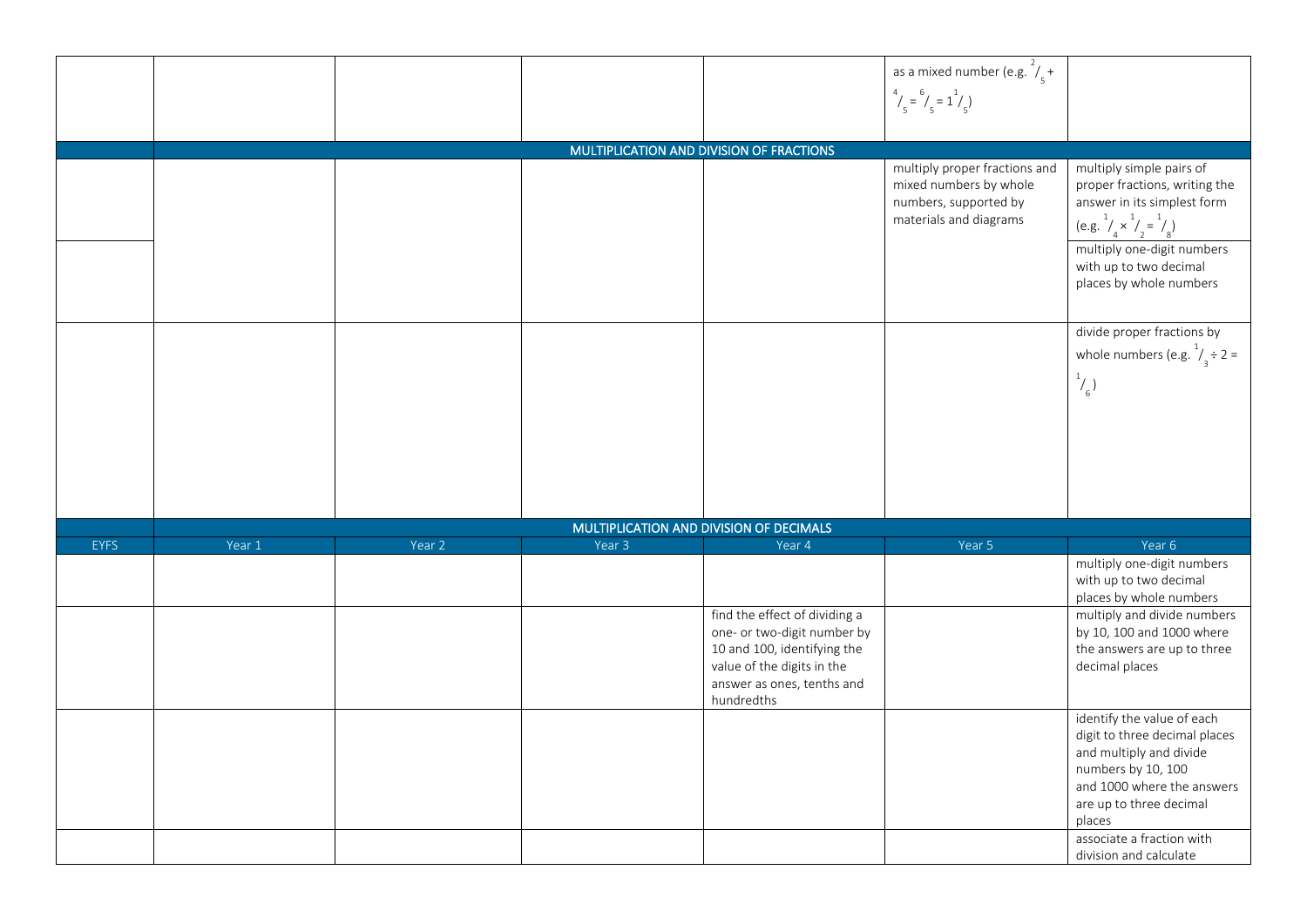|             |        |        |                             |                                                                                                                                                                                                                                   |                                                                                                   | decimal fraction equivalents<br>(e.g. $0.375$ ) for a simple<br>fraction<br>(e.g. $\frac{3}{8}$ )<br>use written division methods<br>in cases where the answer<br>has up to two decimal places |
|-------------|--------|--------|-----------------------------|-----------------------------------------------------------------------------------------------------------------------------------------------------------------------------------------------------------------------------------|---------------------------------------------------------------------------------------------------|------------------------------------------------------------------------------------------------------------------------------------------------------------------------------------------------|
|             |        |        |                             | PROBLEM SOLVING                                                                                                                                                                                                                   |                                                                                                   |                                                                                                                                                                                                |
| <b>EYFS</b> | Year 1 | Year 2 | Year 3                      | Year 4                                                                                                                                                                                                                            | Year 5                                                                                            | Year 6                                                                                                                                                                                         |
|             |        |        | solve problems that involve |                                                                                                                                                                                                                                   |                                                                                                   |                                                                                                                                                                                                |
|             |        |        | all of the above            | solve problems involving<br>increasingly harder fractions<br>to calculate quantities, and<br>fractions to divide quantities,<br>including non-unit fractions<br>where the answer is a whole<br>number<br>solve simple measure and | solve problems involving<br>numbers up to three decimal<br>places<br>solve problems which require |                                                                                                                                                                                                |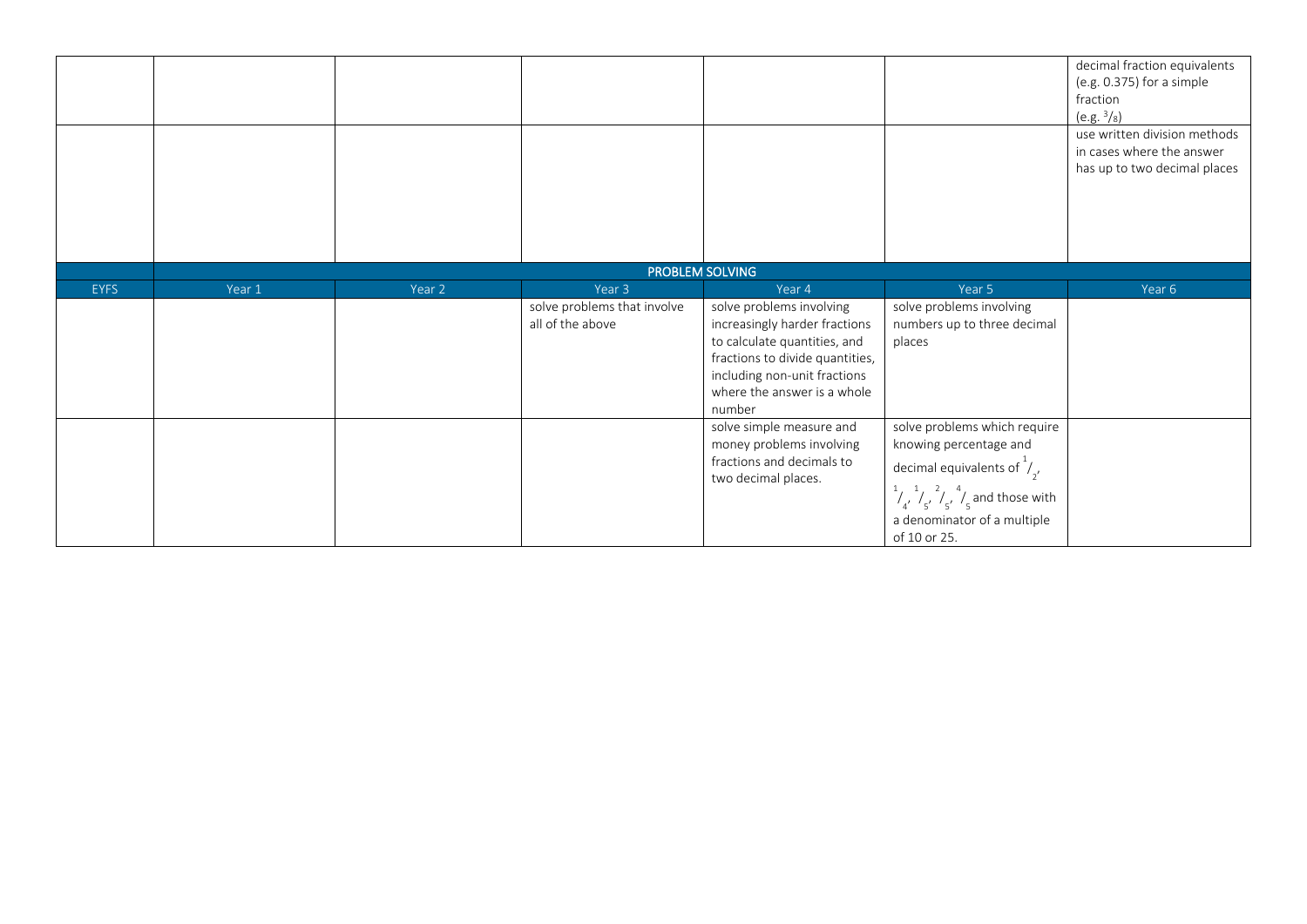|                                                                                                                                    | <b>COMPARING AND ESTIMATING</b>                                                                                                                                                                                                                                                                                                                                                                                      |                                                                                                             |                                                                                                                                                                                                                                                                              |                                                                                                                                        |                                                                                                                                                                                                                                                                                                                                                                                        |                                                                                                                                                                                                                                           |  |
|------------------------------------------------------------------------------------------------------------------------------------|----------------------------------------------------------------------------------------------------------------------------------------------------------------------------------------------------------------------------------------------------------------------------------------------------------------------------------------------------------------------------------------------------------------------|-------------------------------------------------------------------------------------------------------------|------------------------------------------------------------------------------------------------------------------------------------------------------------------------------------------------------------------------------------------------------------------------------|----------------------------------------------------------------------------------------------------------------------------------------|----------------------------------------------------------------------------------------------------------------------------------------------------------------------------------------------------------------------------------------------------------------------------------------------------------------------------------------------------------------------------------------|-------------------------------------------------------------------------------------------------------------------------------------------------------------------------------------------------------------------------------------------|--|
| EYFS                                                                                                                               | Year 1                                                                                                                                                                                                                                                                                                                                                                                                               | Year 2                                                                                                      | Year 3                                                                                                                                                                                                                                                                       | Year 4                                                                                                                                 | Year 5                                                                                                                                                                                                                                                                                                                                                                                 | Year 6                                                                                                                                                                                                                                    |  |
| Make comparisons<br>between objects relating to<br>size, length, weight and<br>capacity<br>Compare length, weight<br>and capacity. | compare, describe and<br>solve practical problems<br>for:<br>$\ast$<br>lengths and heights<br>[e.g. long/short,<br>longer/shorter,<br>tall/short, double/half]<br>mass/weight [e.g.<br>$\ast$<br>heavy/light, heavier<br>than, lighter than]<br>$\ast$<br>capacity and volume<br>[e.g. full/empty, more<br>than, less than, half,<br>half full, quarter]<br>time [e.g. quicker,<br>$\ast$<br>slower, earlier, later] | compare and order<br>lengths, mass,<br>volume/capacity and<br>record the results using<br>$>$ , $<$ and $=$ |                                                                                                                                                                                                                                                                              | estimate, compare<br>and calculate<br>different measures,<br>including money in<br>pounds and pence<br>(also included in<br>Measuring) | calculate and compare the<br>area of squares and<br>rectangles including using<br>standard units, square<br>centimetres $\text{(cm}^2\text{)}$ and<br>square metres $(m2)$ and<br>estimate the area of<br>irregular shapes (also<br>included in measuring)<br>estimate volume (e.g. using<br>$1 \text{ cm}^3$ blocks to build cubes<br>and cuboids) and capacity<br>(e.g. using water) | calculate, estimate and<br>compare volume of<br>cubes and cuboids using<br>standard units, including<br>centimetre cubed $(cm3)$<br>and cubic metres $(m^3)$ ,<br>and extending to other<br>units such as mm $\frac{3}{3}$ and<br>$km3$ . |  |
|                                                                                                                                    | sequence events in<br>chronological order using<br>language [e.g. before and<br>after, next, first, today,<br>yesterday, tomorrow,<br>morning, afternoon and<br>evening]                                                                                                                                                                                                                                             | compare and sequence<br>intervals of time                                                                   | compare durations of events, for example<br>to calculate the time taken by particular<br>events or tasks                                                                                                                                                                     |                                                                                                                                        |                                                                                                                                                                                                                                                                                                                                                                                        |                                                                                                                                                                                                                                           |  |
|                                                                                                                                    |                                                                                                                                                                                                                                                                                                                                                                                                                      |                                                                                                             | estimate and read time with increasing<br>accuracy to the nearest minute; record<br>and compare time in terms of seconds,<br>minutes, hours and o'clock; use<br>vocabulary such as a.m./p.m., morning,<br>afternoon, noon and midnight (appears<br>also in Telling the Time) |                                                                                                                                        |                                                                                                                                                                                                                                                                                                                                                                                        |                                                                                                                                                                                                                                           |  |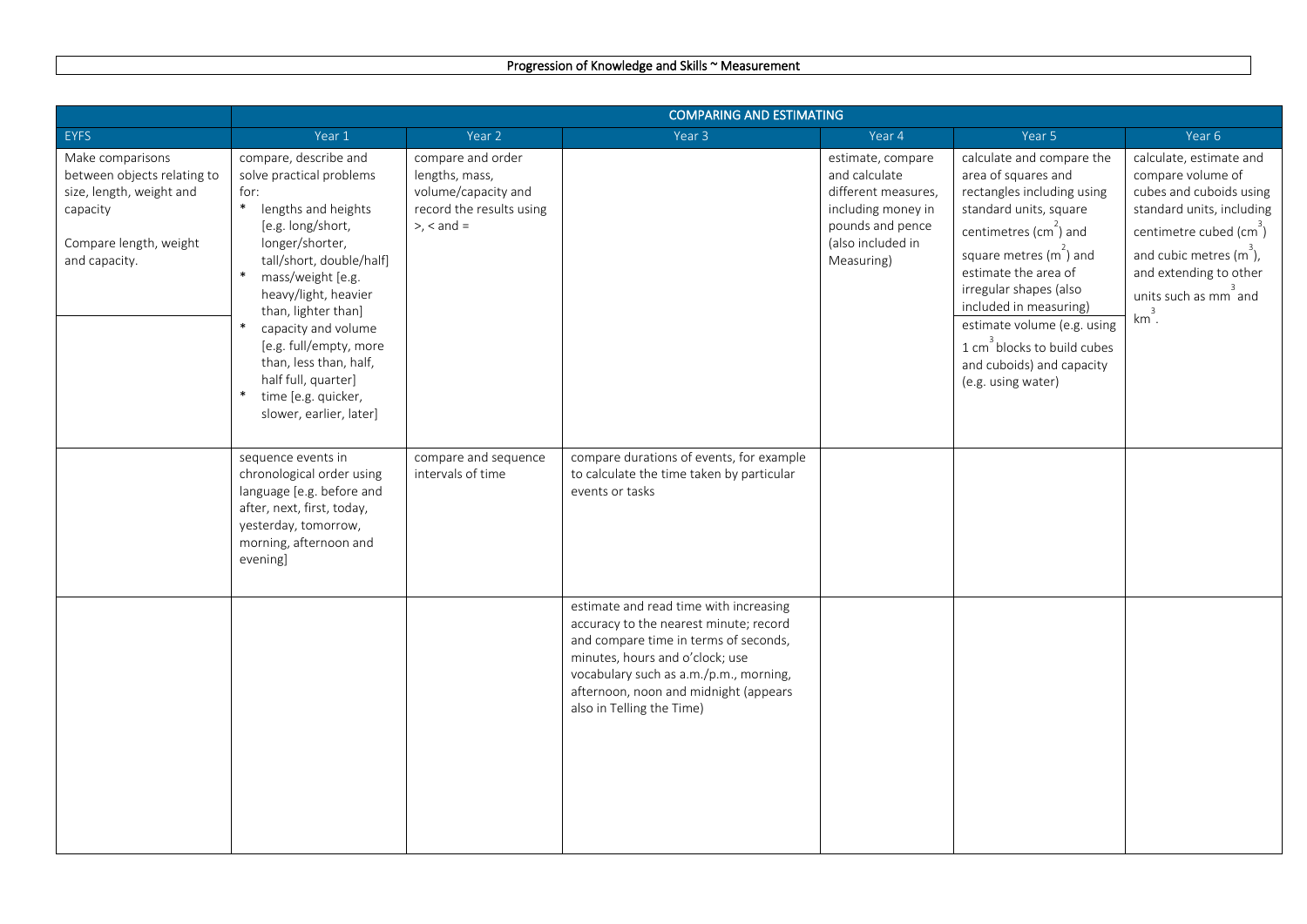|             |                                                                                                                                                 | <b>MEASURING and CALCULATING</b>                                                                                                                                                                                                                                                            |                                                                                                           |                                                                                                                                       |                                                                                                                                                         |                                                                                                                                                                                                           |  |  |
|-------------|-------------------------------------------------------------------------------------------------------------------------------------------------|---------------------------------------------------------------------------------------------------------------------------------------------------------------------------------------------------------------------------------------------------------------------------------------------|-----------------------------------------------------------------------------------------------------------|---------------------------------------------------------------------------------------------------------------------------------------|---------------------------------------------------------------------------------------------------------------------------------------------------------|-----------------------------------------------------------------------------------------------------------------------------------------------------------------------------------------------------------|--|--|
| <b>EYFS</b> | Year 1                                                                                                                                          | Year 2                                                                                                                                                                                                                                                                                      | Year 3                                                                                                    | Year 4                                                                                                                                | Year 5                                                                                                                                                  | Year 6                                                                                                                                                                                                    |  |  |
|             | measure and begin to<br>record the following:<br>lengths and heights<br>mass/weight<br>capacity and volume<br>time (hours, minutes,<br>seconds) | choose and use appropriate<br>standard units to estimate and<br>measure length/height in any<br>direction (m/cm); mass $(kg/g)$ ;<br>temperature $(^{\circ}C)$ ; capacity<br>(litres/ml) to the nearest<br>appropriate unit, using rulers,<br>scales, thermometers and<br>measuring vessels | measure, compare, add<br>and subtract: lengths<br>$(m/cm/mm)$ ; mass $(kg/g)$ ;<br>volume/capacity (l/ml) | estimate, compare and<br>calculate different<br>measures, including<br>money in pounds and<br>pence<br>(appears also in<br>Comparing) | use all four operations to<br>solve problems involving<br>measure (e.g. length, mass,<br>volume, money) using<br>decimal notation including<br>scaling. | solve problems involving<br>the calculation and<br>conversion of <b>units of</b><br>measure, using decimal<br>notation up to three<br>decimal places where<br>appropriate<br>(appears also in Converting) |  |  |
|             |                                                                                                                                                 |                                                                                                                                                                                                                                                                                             | measure the <b>perimeter</b> of<br>simple 2-D shapes                                                      | measure and calculate<br>the <b>perimeter</b> of a<br>rectilinear figure<br>(including squares) in<br>centimetres and<br>metres       | measure and calculate the<br>perimeter of composite<br>rectilinear shapes in<br>centimetres and metres                                                  | recognise that shapes with<br>the same areas can have<br>different <b>perimeters</b> and<br>vice versa                                                                                                    |  |  |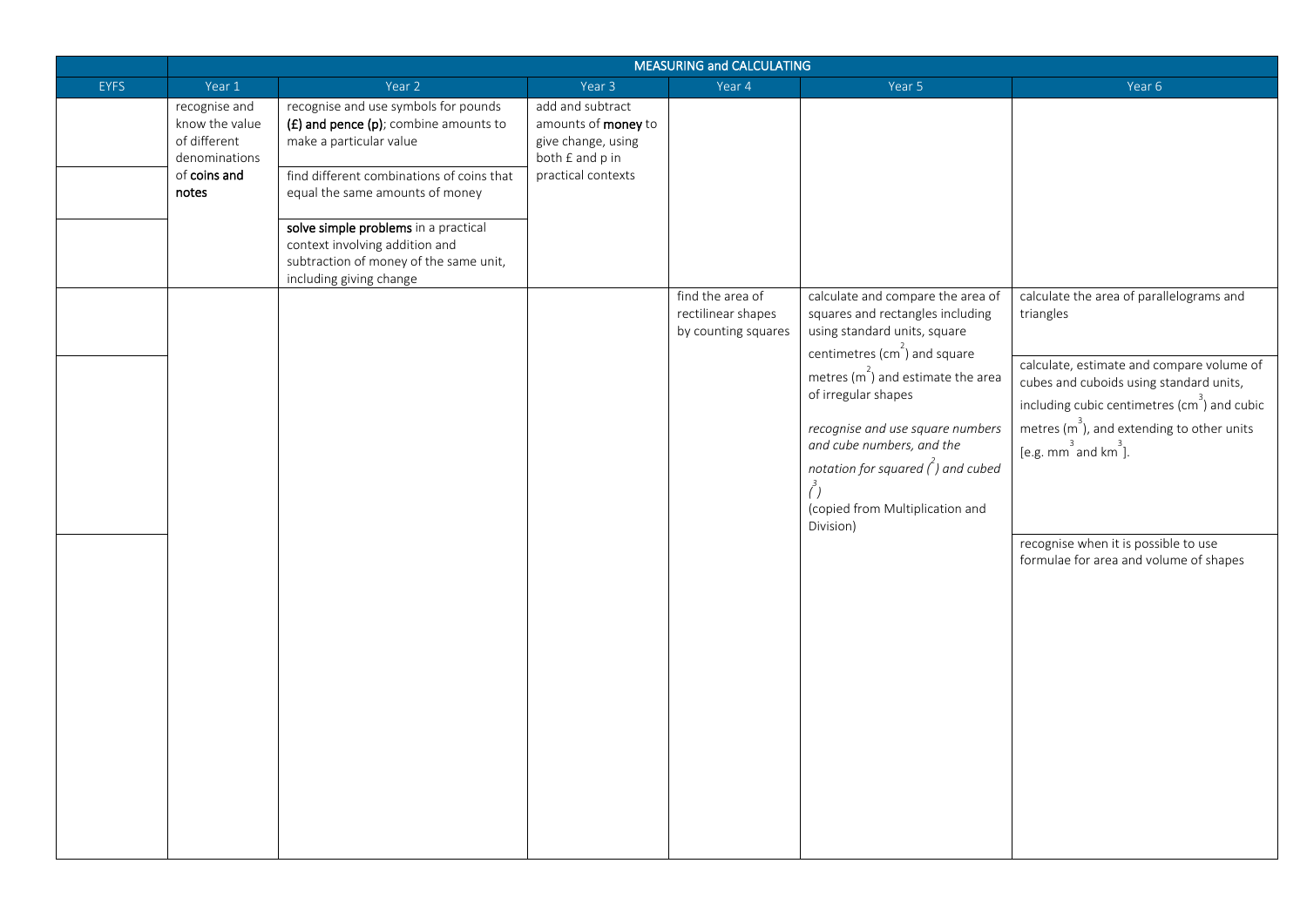|                                                                                                                   |                                                                                                                   |                                                                                                                                                 |                                                                                                                                                                                                                                                                                                  | TELLING THE TIME                                                                                                                                          |                                                                 |        |
|-------------------------------------------------------------------------------------------------------------------|-------------------------------------------------------------------------------------------------------------------|-------------------------------------------------------------------------------------------------------------------------------------------------|--------------------------------------------------------------------------------------------------------------------------------------------------------------------------------------------------------------------------------------------------------------------------------------------------|-----------------------------------------------------------------------------------------------------------------------------------------------------------|-----------------------------------------------------------------|--------|
|                                                                                                                   | Year 1                                                                                                            | Year 2                                                                                                                                          | Year 3                                                                                                                                                                                                                                                                                           | Year 4                                                                                                                                                    | Year 5                                                          | Year 6 |
| Begin to<br>describe a<br>sequence of<br>events, real or<br>fictional, using<br>words, such as<br>'first', 'then' | tell the time to the hour and<br>half past the hour and draw<br>the hands on a clock face to<br>show these times. | tell and write the time to five<br>minutes, including quarter<br>past/to the hour and draw<br>the hands on a clock face to<br>show these times. | tell and write the time from<br>an analogue clock, including<br>using Roman numerals from I<br>to XII, and 12-hour and 24-<br>hour clocks                                                                                                                                                        | read, write and convert time<br>between analogue and digital<br>12 and 24-hour clocks<br>(appears also in Converting)                                     |                                                                 |        |
|                                                                                                                   | recognise and use language<br>relating to dates, including<br>days of the week, weeks,<br>months and years        | know the number of minutes<br>in an hour and the number of<br>hours in a day.<br>(appears also in Converting)                                   | estimate and read<br>time with increasing accuracy<br>to the nearest minute; record<br>and compare time in terms of<br>seconds, minutes, hours and<br>o'clock; use vocabulary such<br>as a.m./p.m., morning,<br>afternoon, noon and<br>midnight<br>(appears also in Comparing<br>and Estimating) |                                                                                                                                                           |                                                                 |        |
|                                                                                                                   |                                                                                                                   |                                                                                                                                                 |                                                                                                                                                                                                                                                                                                  | solve problems involving<br>converting from hours to<br>minutes; minutes to seconds;<br>years to months; weeks to<br>days<br>(appears also in Converting) | solve problems involving<br>converting between units of<br>time |        |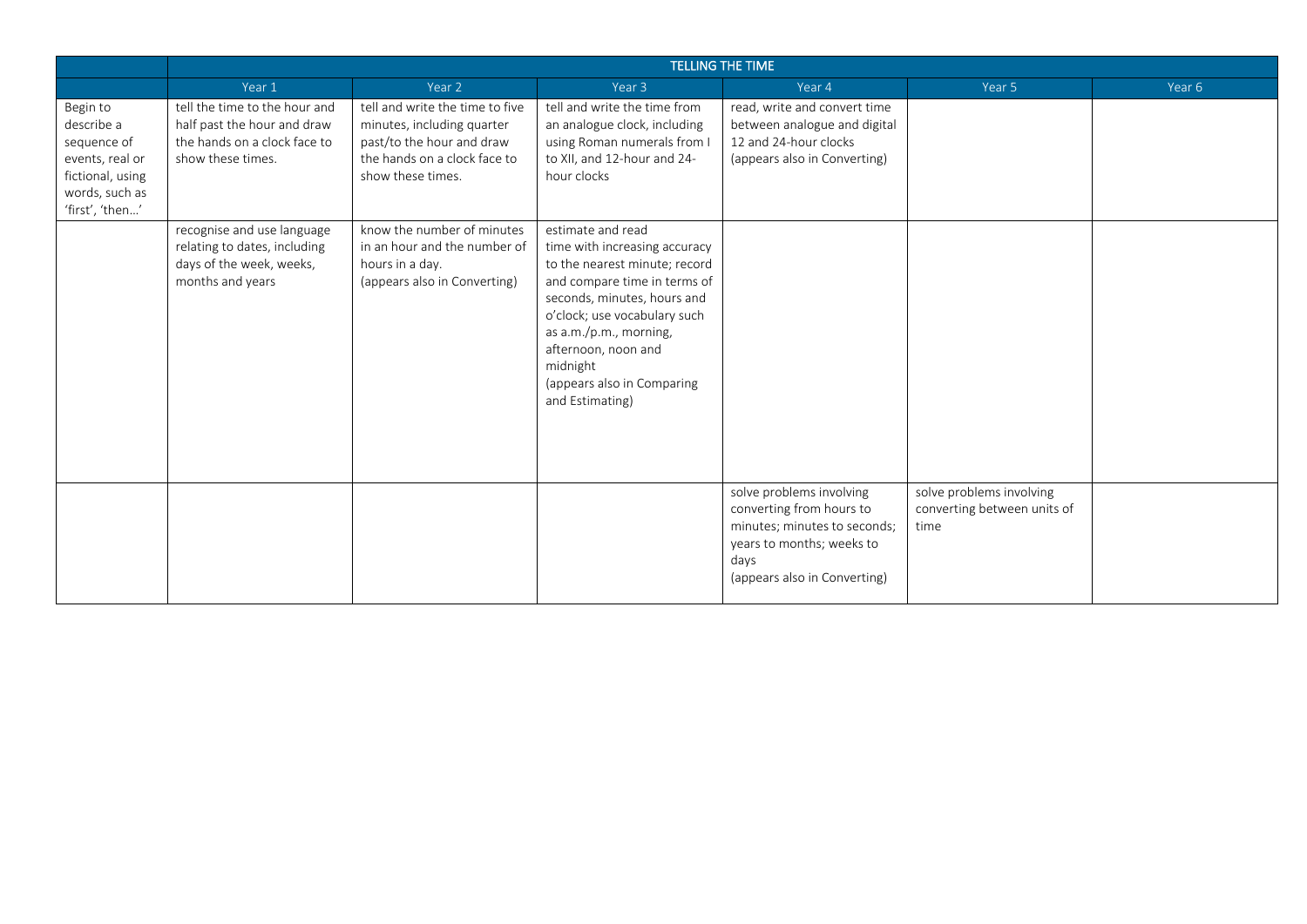|        |                                                                                                                     |                                                                                                       | <b>CONVERTING</b>                                                                                                                                            |                                                                                                                                                                                       |                                                                                                                                                                                                                                                          |
|--------|---------------------------------------------------------------------------------------------------------------------|-------------------------------------------------------------------------------------------------------|--------------------------------------------------------------------------------------------------------------------------------------------------------------|---------------------------------------------------------------------------------------------------------------------------------------------------------------------------------------|----------------------------------------------------------------------------------------------------------------------------------------------------------------------------------------------------------------------------------------------------------|
| Year 1 | Year 2                                                                                                              | Year 3                                                                                                | Year 4                                                                                                                                                       | Year 5                                                                                                                                                                                | Year 6                                                                                                                                                                                                                                                   |
|        | know the number of minutes in an<br>hour and the number of hours in a<br>day.<br>(appears also in Telling the Time) | know the number of seconds in a<br>minute and the number of days in<br>each month, year and leap year | convert between different units<br>of measure (e.g. kilometre to<br>metre; hour to minute)                                                                   | convert between different units<br>of metric measure (e.g.<br>kilometre and metre; centimetre<br>and metre; centimetre and<br>millimetre; gram and kilogram;<br>litre and millilitre) | use, read, write and convert<br>between standard units,<br>converting measurements of<br>length, mass, volume and time<br>from a smaller unit of measure<br>to a larger unit, and vice versa,<br>using decimal notation to up to<br>three decimal places |
|        |                                                                                                                     |                                                                                                       | read, write and convert time<br>between analogue and digital 12<br>and 24-hour clocks<br>(appears also in Converting)                                        | solve problems involving<br>converting between units of<br>time                                                                                                                       | solve problems involving the<br>calculation and conversion of<br>units of measure, using decimal<br>notation up to three decimal<br>places where appropriate<br>(appears also in Measuring and<br>Calculating)                                           |
|        |                                                                                                                     |                                                                                                       | solve problems involving<br>converting from hours to<br>minutes; minutes to seconds;<br>years to months; weeks to days<br>(appears also in Telling the Time) | understand and use<br>equivalences between metric<br>units and common imperial units<br>such as inches, pounds and pints                                                              | convert between miles and<br>kilometres                                                                                                                                                                                                                  |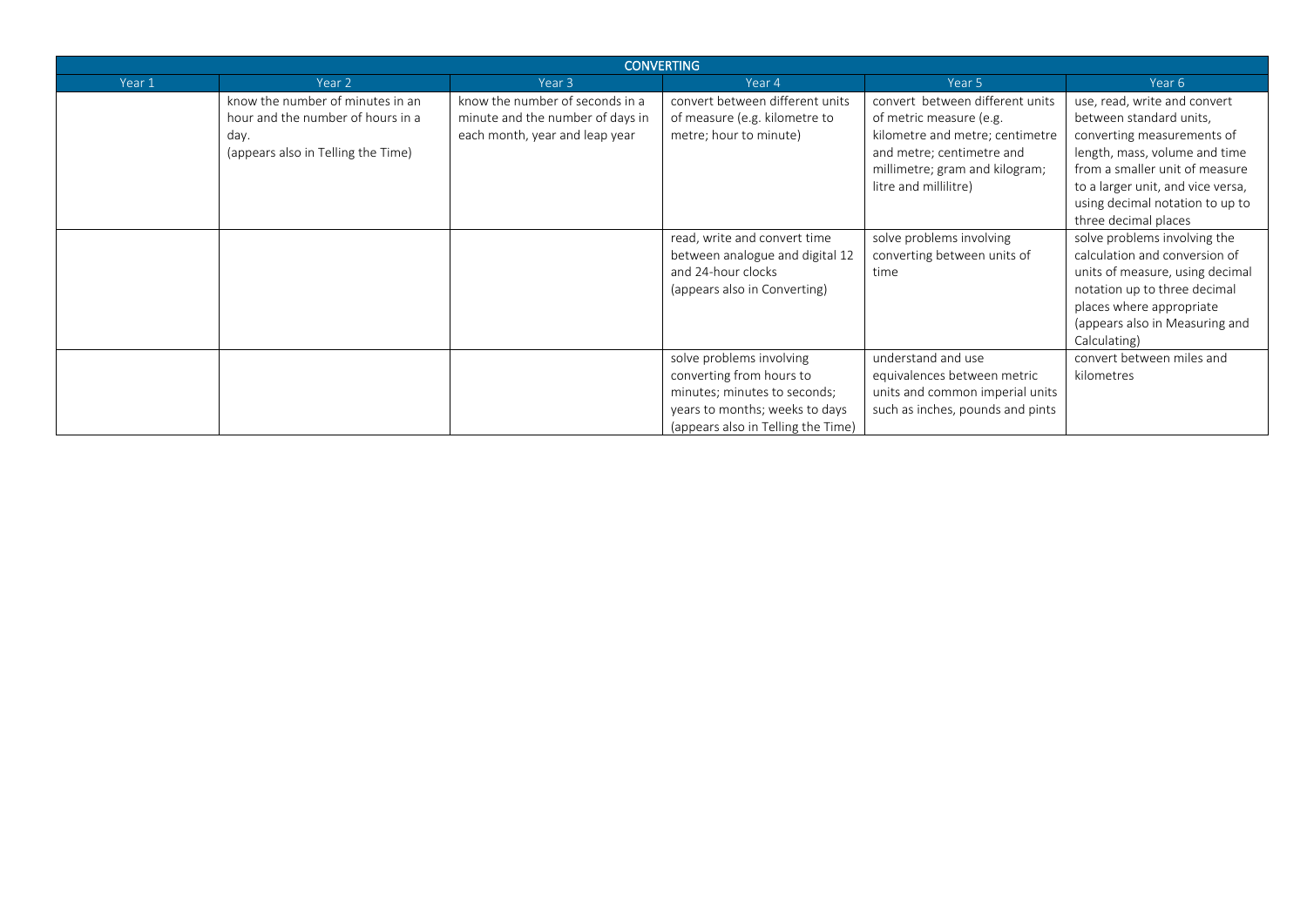## Progression of Knowledge and skills ~ Geometry: Properties of Shape

|                                                                                                                                                                                                                                                                                                                                                                                                                                                                                                                       | <b>IDENTIFYING SHAPES AND THIER PROPERTIES</b>                                                                                                                                                                                             |                                                                                                                                                                                                                                                                                                                                                                                         |        |                                                                                    |                                                                                           |                                                                                                                                                                                                                                                                                   |
|-----------------------------------------------------------------------------------------------------------------------------------------------------------------------------------------------------------------------------------------------------------------------------------------------------------------------------------------------------------------------------------------------------------------------------------------------------------------------------------------------------------------------|--------------------------------------------------------------------------------------------------------------------------------------------------------------------------------------------------------------------------------------------|-----------------------------------------------------------------------------------------------------------------------------------------------------------------------------------------------------------------------------------------------------------------------------------------------------------------------------------------------------------------------------------------|--------|------------------------------------------------------------------------------------|-------------------------------------------------------------------------------------------|-----------------------------------------------------------------------------------------------------------------------------------------------------------------------------------------------------------------------------------------------------------------------------------|
| EYFS                                                                                                                                                                                                                                                                                                                                                                                                                                                                                                                  | Year 1                                                                                                                                                                                                                                     | Year 2                                                                                                                                                                                                                                                                                                                                                                                  | Year 3 | Year 4                                                                             | Year 5                                                                                    | Year 6                                                                                                                                                                                                                                                                            |
| Talk about and explore<br>2D and 3D shapes (for<br>example, circles,<br>rectangles, triangles<br>and cuboids) using<br>informal and<br>mathematical<br>language: 'sides',<br>'corners', 'straight',<br>'flat', 'round'.<br>Select shapes<br>appropriately: flat<br>surfaces for a building,<br>a triangular pattern for<br>a roof, etc.<br>Combine shapes to<br>make new ones - an<br>arch, a bigger triangle,<br>etc.<br>Select, rotate and<br>manipulate shapes in<br>order to develop<br>spatial reasoning skills. | recognise and name<br>common 2-D and 3-D<br>shapes, including:<br>* 2-D shapes [e.g.<br>rectangles (including<br>squares), circles and<br>triangles]<br>3-D shapes [e.g. cuboids<br>$\ast$<br>(including cubes),<br>pyramids and spheres]. | identify and describe the<br>properties of 2-D shapes,<br>including the number of<br>sides and line symmetry in<br>a vertical line<br>identify and describe the<br>properties of 3-D shapes,<br>including the number of<br>edges, vertices and faces<br>identify 2-D shapes on the<br>surface of 3-D shapes, [for<br>example, a circle on a<br>cylinder and a triangle on a<br>pyramid] |        | identify lines of symmetry<br>in 2-D shapes presented in<br>different orientations | identify 3-D shapes,<br>including cubes and other<br>cuboids, from 2-D<br>representations | recognise, describe and<br>build simple 3-D shapes,<br>including making nets<br>(appears also in Drawing<br>and Constructing)<br>illustrate and name parts of<br>circles, including radius,<br>diameter and<br>circumference and know<br>that the diameter is twice<br>the radius |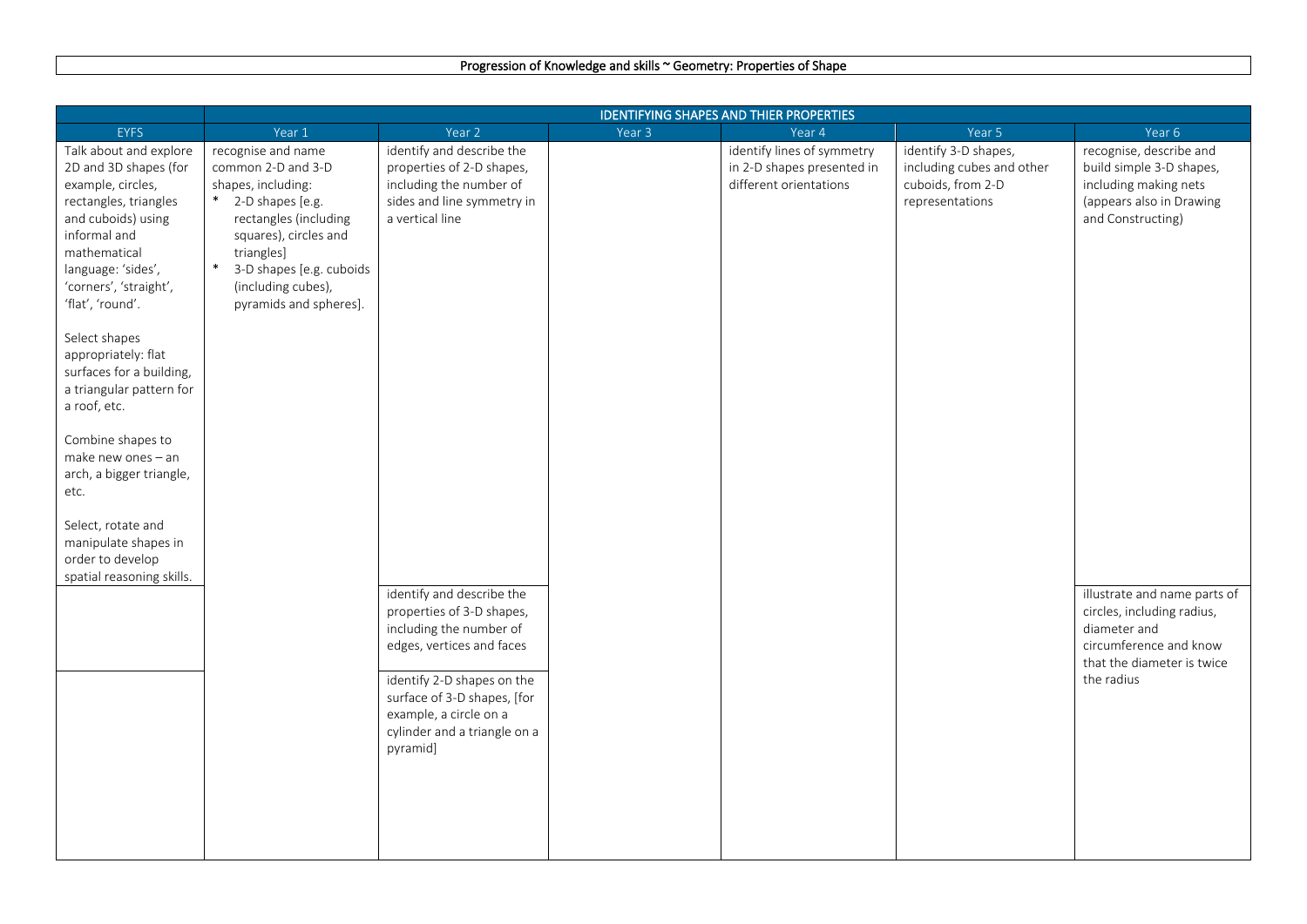|                                                                                                                                       | <b>DRAWING AND CONSTRUCTING</b> |                                                                          |                                                                                                                                                                                                                           |                                                                                                                                |                                                                                                                                                                                                                |                                                                                                                                                                                                      |  |
|---------------------------------------------------------------------------------------------------------------------------------------|---------------------------------|--------------------------------------------------------------------------|---------------------------------------------------------------------------------------------------------------------------------------------------------------------------------------------------------------------------|--------------------------------------------------------------------------------------------------------------------------------|----------------------------------------------------------------------------------------------------------------------------------------------------------------------------------------------------------------|------------------------------------------------------------------------------------------------------------------------------------------------------------------------------------------------------|--|
|                                                                                                                                       |                                 |                                                                          | draw 2-D shapes and make 3-D<br>shapes using modelling<br>materials; recognise 3-D<br>shapes in different<br>orientations and describe<br>them                                                                            | complete a simple symmetric<br>figure with respect to a specific<br>line of symmetry                                           | draw given angles, and measure<br>them in degrees $\binom{9}{1}$                                                                                                                                               | draw 2-D shapes using given<br>dimensions and angles<br>recognise, describe and build<br>simple 3-D shapes, including<br>making nets (appears also in<br>Identifying Shapes and Their<br>Properties) |  |
|                                                                                                                                       |                                 |                                                                          |                                                                                                                                                                                                                           | <b>COMPARING AND CLASSIFYING</b>                                                                                               |                                                                                                                                                                                                                |                                                                                                                                                                                                      |  |
| <b>EYFS</b>                                                                                                                           | Year 1                          | Year 2                                                                   | Year 3                                                                                                                                                                                                                    | Year 4                                                                                                                         | Year 5                                                                                                                                                                                                         | Year 6                                                                                                                                                                                               |  |
| Compose and decompose<br>shapes so that children<br>can recognise a shape can<br>have other shapes within<br>it, just as numbers can. |                                 | compare and sort<br>common 2-D and 3-D<br>shapes and everyday<br>objects |                                                                                                                                                                                                                           | compare and classify<br>geometric shapes, including<br>quadrilaterals and triangles,<br>based on their properties<br>and sizes | use the properties of rectangles to<br>deduce related facts and find missing<br>lengths and angles<br>distinguish between regular and<br>irregular polygons based on reasoning<br>about equal sides and angles | compare and classify geometric<br>shapes based on their<br>properties and sizes and find<br>unknown angles in any<br>triangles, quadrilaterals, and<br>regular polygons                              |  |
|                                                                                                                                       |                                 |                                                                          |                                                                                                                                                                                                                           | <b>ANGLES</b>                                                                                                                  |                                                                                                                                                                                                                |                                                                                                                                                                                                      |  |
|                                                                                                                                       |                                 |                                                                          | recognise angles as a property of<br>shape or a description of a turn                                                                                                                                                     |                                                                                                                                | know angles are measured in degrees:<br>estimate and compare acute, obtuse<br>and reflex angles                                                                                                                |                                                                                                                                                                                                      |  |
|                                                                                                                                       |                                 |                                                                          | identify right angles, recognise that<br>two right angles make a half-turn,<br>three make three quarters of a turn<br>and four a complete turn; identify<br>whether angles are greater than or<br>less than a right angle | identify acute and obtuse<br>angles and compare and<br>order angles up to two right<br>angles by size                          | identify:<br>* angles at a point and one whole turn<br>$(total 360^{\circ})$<br>$\ast$<br>angles at a point on a straight line<br>and $\frac{1}{2}$ a turn (total 180)<br>* other multiples of 90              | recognise angles where they<br>meet at a point, are on a<br>straight line, or are vertically<br>opposite, and find missing<br>angles                                                                 |  |
|                                                                                                                                       |                                 |                                                                          | identify horizontal and vertical lines<br>and pairs of perpendicular and parallel<br>lines                                                                                                                                |                                                                                                                                |                                                                                                                                                                                                                |                                                                                                                                                                                                      |  |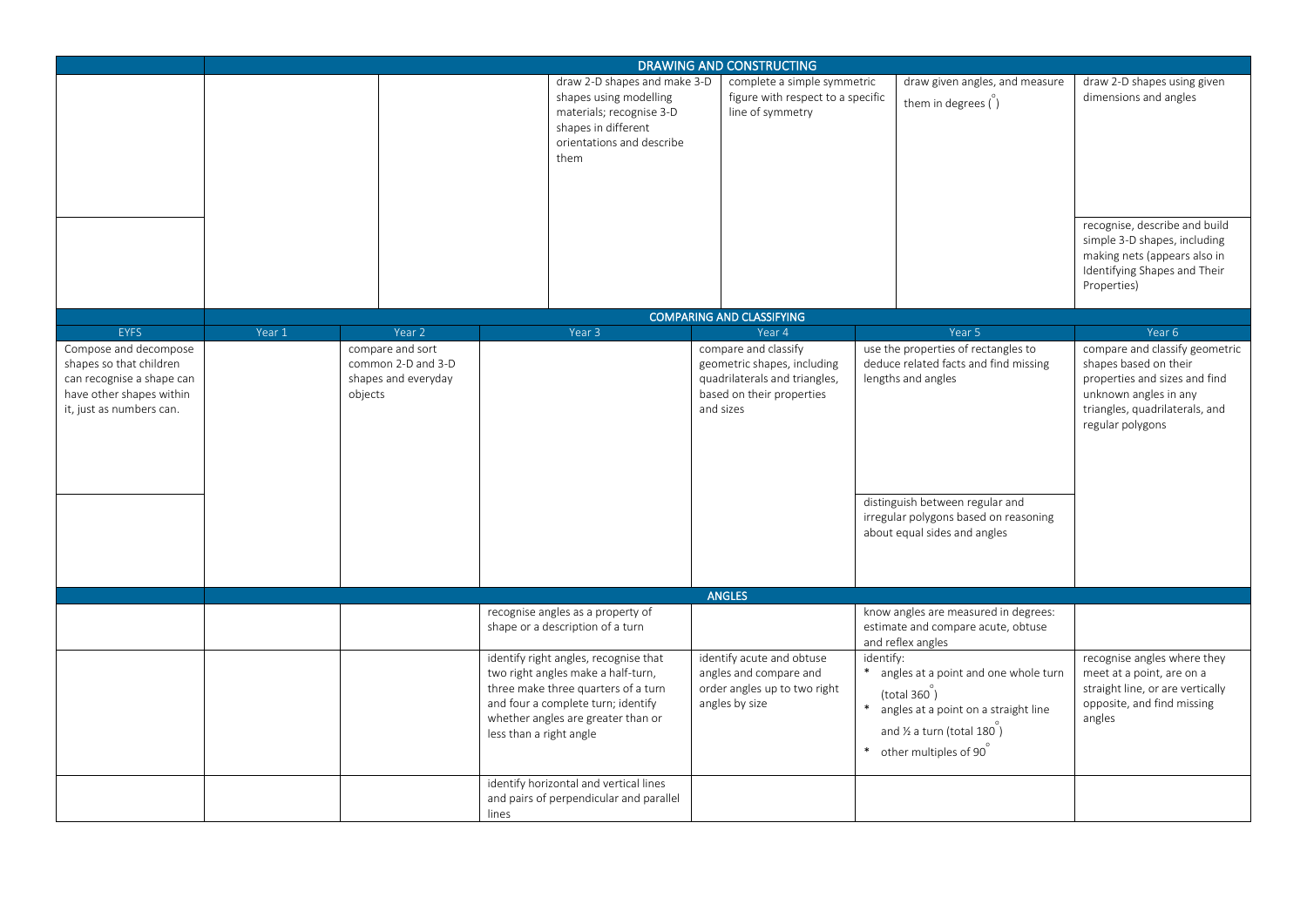|                                                                                                                                                                                                                                   | POSITION, DIRECTION AND MOVEMENT                                                                      |                                                                                                                                                                                                                                                                                                   |                   |                                                                                                                                                                                               |                                                                                                                                                                                           |                                                                                                                                                                               |
|-----------------------------------------------------------------------------------------------------------------------------------------------------------------------------------------------------------------------------------|-------------------------------------------------------------------------------------------------------|---------------------------------------------------------------------------------------------------------------------------------------------------------------------------------------------------------------------------------------------------------------------------------------------------|-------------------|-----------------------------------------------------------------------------------------------------------------------------------------------------------------------------------------------|-------------------------------------------------------------------------------------------------------------------------------------------------------------------------------------------|-------------------------------------------------------------------------------------------------------------------------------------------------------------------------------|
| <b>EYFS</b>                                                                                                                                                                                                                       | Year 1                                                                                                | Year 2                                                                                                                                                                                                                                                                                            | Year <sub>3</sub> | Year 4                                                                                                                                                                                        | Year 5                                                                                                                                                                                    | Year 6                                                                                                                                                                        |
| Understand position<br>through words alone -<br>for example, "The bag is<br>under the table," $-$ with<br>no pointing.<br>Describe a familiar<br>route.<br>Discuss routes and<br>locations, using words<br>like 'in front of' and | describe position, direction<br>and movement, including<br>half, quarter and three-<br>quarter turns. | use mathematical<br>vocabulary to describe<br>position, direction and<br>movement including<br>movement in a straight line<br>and distinguishing between<br>rotation as a turn and in<br>terms of right angles for<br>quarter, half and three-<br>quarter turns (clockwise and<br>anti-clockwise) |                   | describe positions on a<br>2-D grid as coordinates in<br>the first quadrant<br>describe movements<br>between positions as<br>translations of a given unit<br>to the left/right and<br>up/down | identify, describe and<br>represent the position of a<br>shape following a reflection<br>or translation, using the<br>appropriate language, and<br>know that the shape has<br>not changed | describe positions on the<br>full coordinate grid (all four<br>quadrants)<br>draw and translate simple<br>shapes on the coordinate<br>plane, and reflect them in<br>the axes. |
| 'behind'.                                                                                                                                                                                                                         |                                                                                                       |                                                                                                                                                                                                                                                                                                   |                   |                                                                                                                                                                                               |                                                                                                                                                                                           |                                                                                                                                                                               |
| Draw information from<br>a simple map.                                                                                                                                                                                            |                                                                                                       |                                                                                                                                                                                                                                                                                                   |                   | plot specified points and<br>draw sides to complete a<br>given polygon                                                                                                                        |                                                                                                                                                                                           |                                                                                                                                                                               |
|                                                                                                                                                                                                                                   |                                                                                                       |                                                                                                                                                                                                                                                                                                   |                   | <b>PATTERN</b>                                                                                                                                                                                |                                                                                                                                                                                           |                                                                                                                                                                               |
| Talk about and identify<br>the patterns around<br>them. For example,<br>stripes on clothes,<br>designs on rugs and<br>wallpaper. Use informal<br>language like 'pointy',<br>'spotty', 'blobs', etc.<br>Extend and create ABAB     |                                                                                                       | order and arrange<br>combinations of<br>mathematical objects in<br>patterns and sequences                                                                                                                                                                                                         |                   |                                                                                                                                                                                               |                                                                                                                                                                                           |                                                                                                                                                                               |
| patterns - stick, leaf,<br>stick, leaf.<br>Notice and correct an<br>error in a repeating                                                                                                                                          |                                                                                                       |                                                                                                                                                                                                                                                                                                   |                   |                                                                                                                                                                                               |                                                                                                                                                                                           |                                                                                                                                                                               |
| pattern.<br>Continue, copy and<br>create repeating<br>patterns.                                                                                                                                                                   |                                                                                                       |                                                                                                                                                                                                                                                                                                   |                   |                                                                                                                                                                                               |                                                                                                                                                                                           |                                                                                                                                                                               |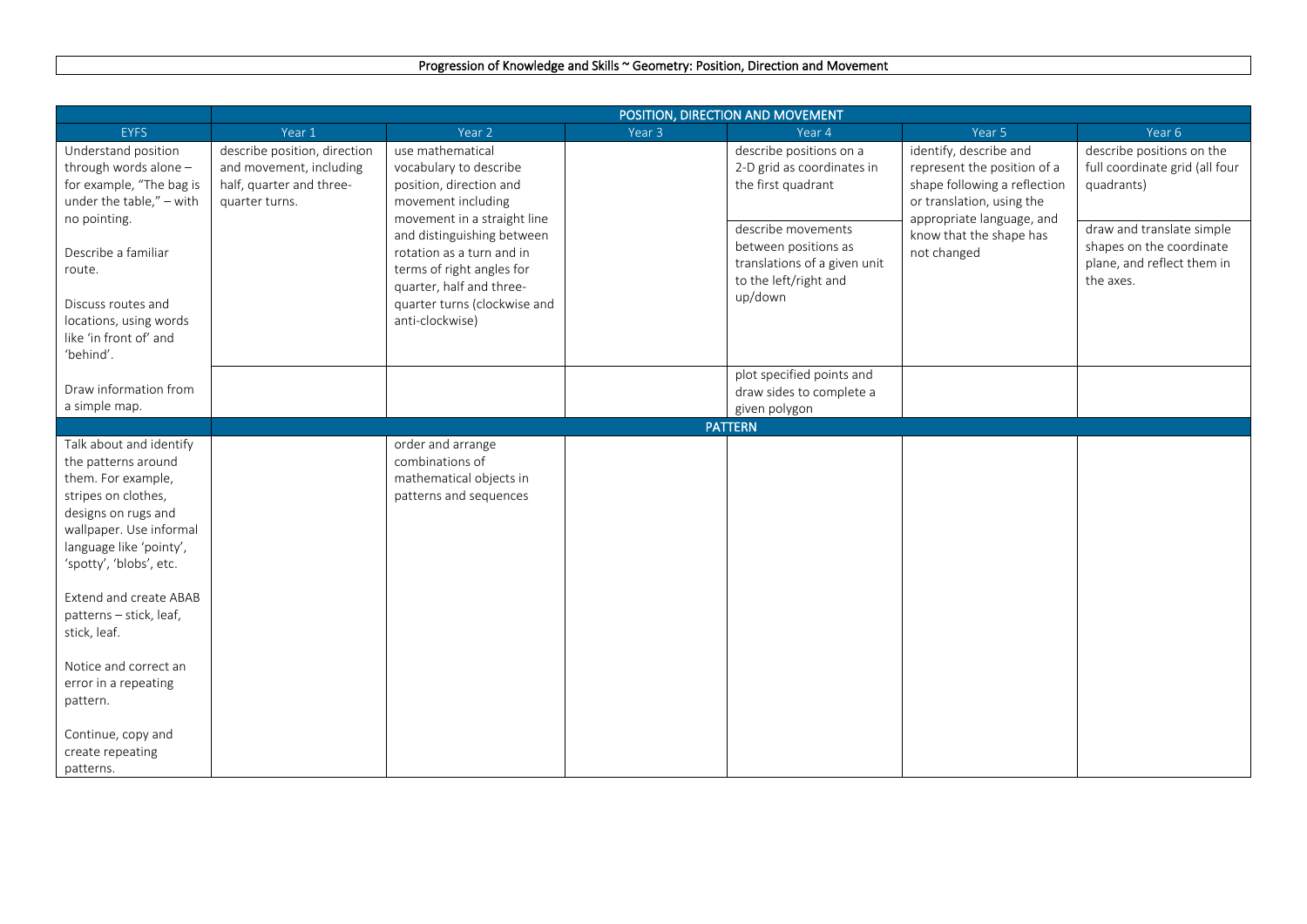|             | <b>EQUATIONS</b>                                                                                                                                                                                                                              |                                                                                                                                                                                                         |                                                                                                                                                                                                                                                                                                                                                                            |        |                                                                                                                                                          |                                                                                                                    |
|-------------|-----------------------------------------------------------------------------------------------------------------------------------------------------------------------------------------------------------------------------------------------|---------------------------------------------------------------------------------------------------------------------------------------------------------------------------------------------------------|----------------------------------------------------------------------------------------------------------------------------------------------------------------------------------------------------------------------------------------------------------------------------------------------------------------------------------------------------------------------------|--------|----------------------------------------------------------------------------------------------------------------------------------------------------------|--------------------------------------------------------------------------------------------------------------------|
| <b>EYFS</b> | Year 1                                                                                                                                                                                                                                        | Year 2                                                                                                                                                                                                  | Year 3                                                                                                                                                                                                                                                                                                                                                                     | Year 4 | Year 5                                                                                                                                                   | Year 6                                                                                                             |
|             | solve one-step problems that<br>involve addition and<br>subtraction, using concrete<br>objects and pictorial<br>representations, and <b>missing</b><br>number problems such as<br>$7 = \Box - 9$<br>(copied from Addition and<br>Subtraction) | recognise and use the<br>inverse relationship<br>between addition and<br>subtraction and use this to<br>check calculations and<br>missing number problems.<br>(copied from Addition and<br>Subtraction) | solve problems, including<br>missing number problems,<br>using number facts, place<br>value, and more complex<br>addition and subtraction.<br>(copied from Addition and<br>Subtraction)<br>solve problems, including<br>missing number problems,<br>involving multiplication and<br>division, including integer<br>scaling<br>(copied from<br>Multiplication and Division) |        | use the properties of<br>rectangles to deduce<br>related facts and find<br>missing lengths and angles<br>(copied from Geometry:<br>Properties of Shapes) | express missing number<br>problems algebraically                                                                   |
|             | represent and use number                                                                                                                                                                                                                      | recall and use addition and<br>subtraction facts to 20<br>fluently, and derive and use<br>related facts up to 100<br>(copied from Addition and<br>Subtraction)                                          |                                                                                                                                                                                                                                                                                                                                                                            |        |                                                                                                                                                          | find pairs of numbers that<br>satisfy number sentences<br>involving two unknowns<br>enumerate all possibilities of |
|             | bonds and related<br>subtraction facts within 20<br>(copied from Addition and<br>Subtraction)                                                                                                                                                 |                                                                                                                                                                                                         |                                                                                                                                                                                                                                                                                                                                                                            |        |                                                                                                                                                          | combinations of two<br>variables                                                                                   |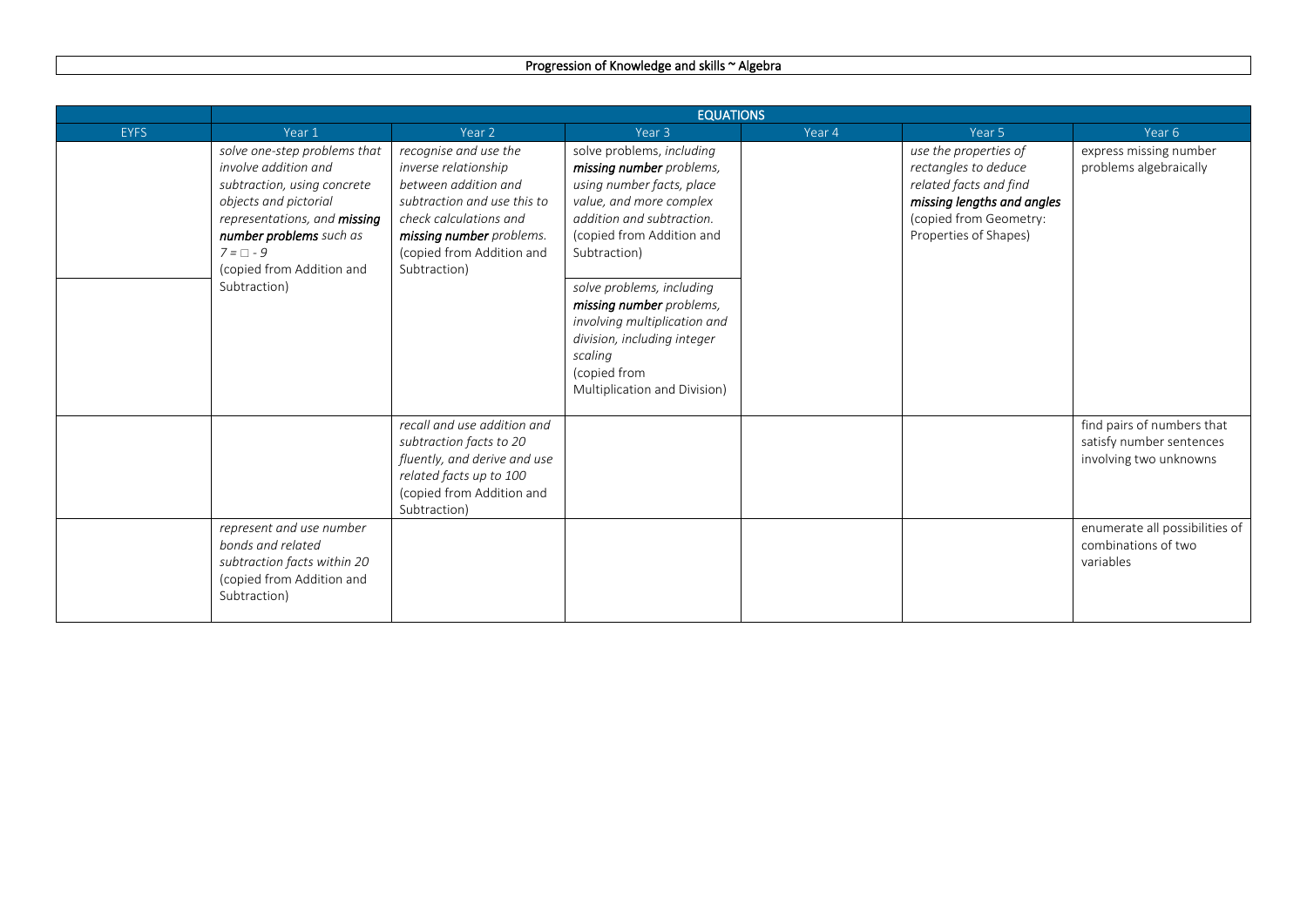|             | <b>FORMULAE</b>                                                                                                          |                                                                                                                                  |        |                                                                                                                                                        |        |                                                                                                                                              |
|-------------|--------------------------------------------------------------------------------------------------------------------------|----------------------------------------------------------------------------------------------------------------------------------|--------|--------------------------------------------------------------------------------------------------------------------------------------------------------|--------|----------------------------------------------------------------------------------------------------------------------------------------------|
| <b>EYFS</b> | Year 1                                                                                                                   | Year 2                                                                                                                           | Year 3 | Year 4                                                                                                                                                 | Year 5 | Year 6                                                                                                                                       |
|             |                                                                                                                          |                                                                                                                                  |        | Perimeter can be expressed<br>algebraically as $2(a + b)$<br>where a and b are the<br>dimensions in the same unit.<br>(Copied from NSG<br>measurement) |        | use simple formulae<br>recognise when it is possible<br>to use <b>formulae</b> for area and<br>volume of shapes<br>(copied from Measurement) |
|             |                                                                                                                          |                                                                                                                                  |        | <b>SEQUENCES</b>                                                                                                                                       |        |                                                                                                                                              |
|             | sequence events in<br>chronological order using<br>language such as: before                                              | compare and sequence<br>intervals of time<br>(copied from Measurement)                                                           |        |                                                                                                                                                        |        | generate and describe linear<br>number sequences                                                                                             |
|             | and after, next, first, today,<br>yesterday, tomorrow,<br>morning, afternoon and<br>evening<br>(copied from Measurement) | order and arrange<br>combinations of<br>mathematical objects in<br>patterns<br>(copied from Geometry:<br>position and direction) |        |                                                                                                                                                        |        |                                                                                                                                              |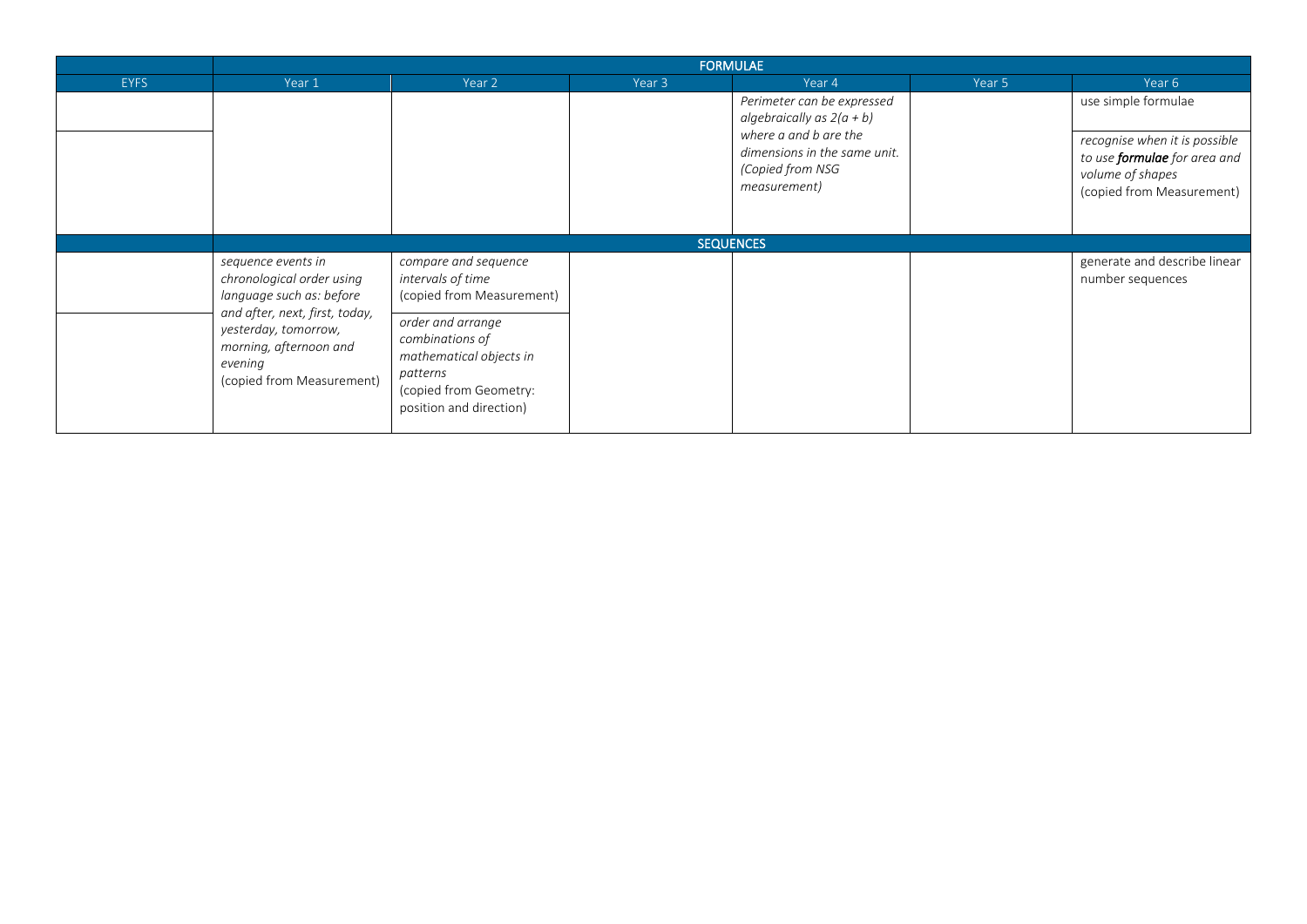## Progression of Knowledge and Skills ~ Statistics

|                        | INTERPRETING, CONSTRUCTING AND PRESENTING DATA |                            |                              |                           |                              |                             |  |
|------------------------|------------------------------------------------|----------------------------|------------------------------|---------------------------|------------------------------|-----------------------------|--|
| <b>EYFS</b>            | Year 1                                         | Year 2                     | Year 3                       | Year 4                    | Year 5                       | Year 6                      |  |
| Experiment with their  |                                                | interpret and construct    | interpret and present data   | interpret and present     | complete, read and           | interpret and construct pie |  |
| own symbols and marks, |                                                | simple pictograms, tally   | using bar charts, pictograms | discrete and continuous   | interpret information in     | charts and line graphs and  |  |
| as well as numerals.   |                                                | charts, block diagrams and | and tables                   | data using appropriate    | tables, including timetables | use these to solve          |  |
|                        |                                                | simple tables              |                              | graphical methods,        |                              | problems                    |  |
|                        |                                                |                            |                              | including bar charts and  |                              |                             |  |
|                        |                                                |                            |                              | time graphs               |                              |                             |  |
|                        |                                                | ask and answer simple      |                              |                           |                              |                             |  |
|                        |                                                | questions by counting the  |                              |                           |                              |                             |  |
|                        |                                                | number of objects in each  |                              |                           |                              |                             |  |
|                        |                                                | category and sorting the   |                              |                           |                              |                             |  |
|                        |                                                | categories by quantity     |                              |                           |                              |                             |  |
|                        |                                                | ask and answer questions   |                              |                           |                              |                             |  |
|                        |                                                | about totalling and        |                              |                           |                              |                             |  |
|                        |                                                | comparing categorical data |                              |                           |                              |                             |  |
|                        | <b>SOLVING PROBLEMS</b>                        |                            |                              |                           |                              |                             |  |
|                        |                                                |                            | solve one-step and two-      | solve comparison, sum and | solve comparison, sum and    | calculate and interpret the |  |
|                        |                                                |                            | step questions [e.g. 'How    | difference problems using | difference problems using    | mean as an average          |  |
|                        |                                                |                            | many more?' and 'How         | information presented in  | information presented in a   |                             |  |
|                        |                                                |                            | many fewer?'] using          | bar charts, pictograms,   | line graph                   |                             |  |
|                        |                                                |                            | information presented in     | tables and other graphs.  |                              |                             |  |
|                        |                                                |                            | scaled bar charts and        |                           |                              |                             |  |
|                        |                                                |                            | pictograms and tables.       |                           |                              |                             |  |

#### Progression of Knowledge and Skills ~ Ratio and proportion

| Statements only appear in Year 6 but should be connected to previous learning, particularly fractions and multiplication and division |  |  |  |  |                                                                                                                                                                |  |
|---------------------------------------------------------------------------------------------------------------------------------------|--|--|--|--|----------------------------------------------------------------------------------------------------------------------------------------------------------------|--|
|                                                                                                                                       |  |  |  |  | Year 6                                                                                                                                                         |  |
|                                                                                                                                       |  |  |  |  | solve problems involving the<br>relative sizes of two quantities<br>where missing values can be<br>found by using integer<br>multiplication and division facts |  |
|                                                                                                                                       |  |  |  |  | solve problems involving the<br>calculation of percentages [for<br>example, of measures, and                                                                   |  |